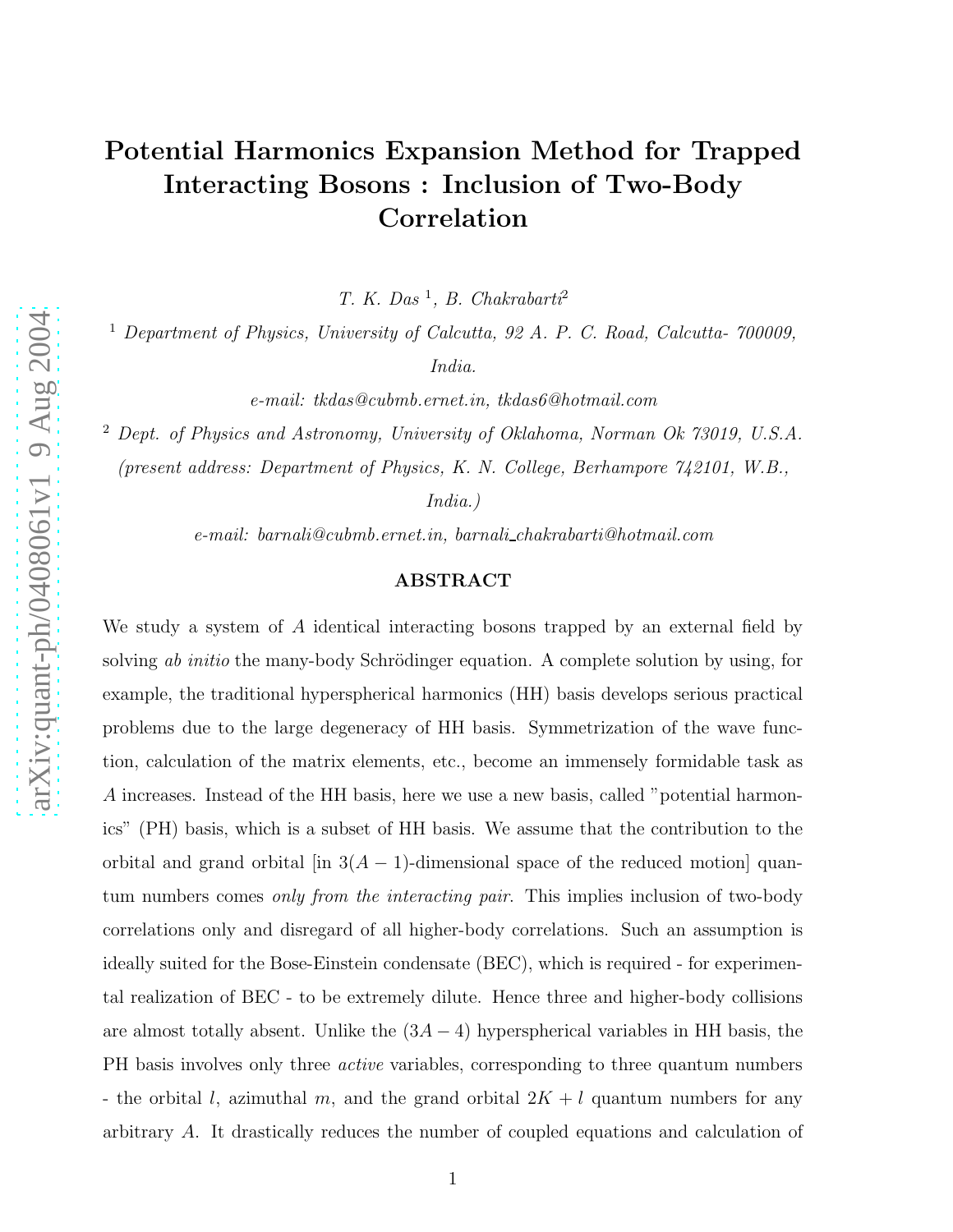the potential matrix becomes tremendously simplified, as it involves integrals over *only three* variables for any A. One can easily incorporate realistic atom-atom interactions in a straight forward manner. We study the ground and excited state properties of the condensate for both attractive and repulsive interactions for various particle number. The ground state properties are compared with those calculated from the Gross-Pitaevskii (GP) equation. We notice that our many-body results converge towards the mean field results as the particle number increases.

PACS number(s): 03.65.Ge, 03.75.Hh, 03.75.Nt, 31.15.Ja

Key words: Bose Einstein Condensation, Hyperspherical harmonics method, Potential harmonics.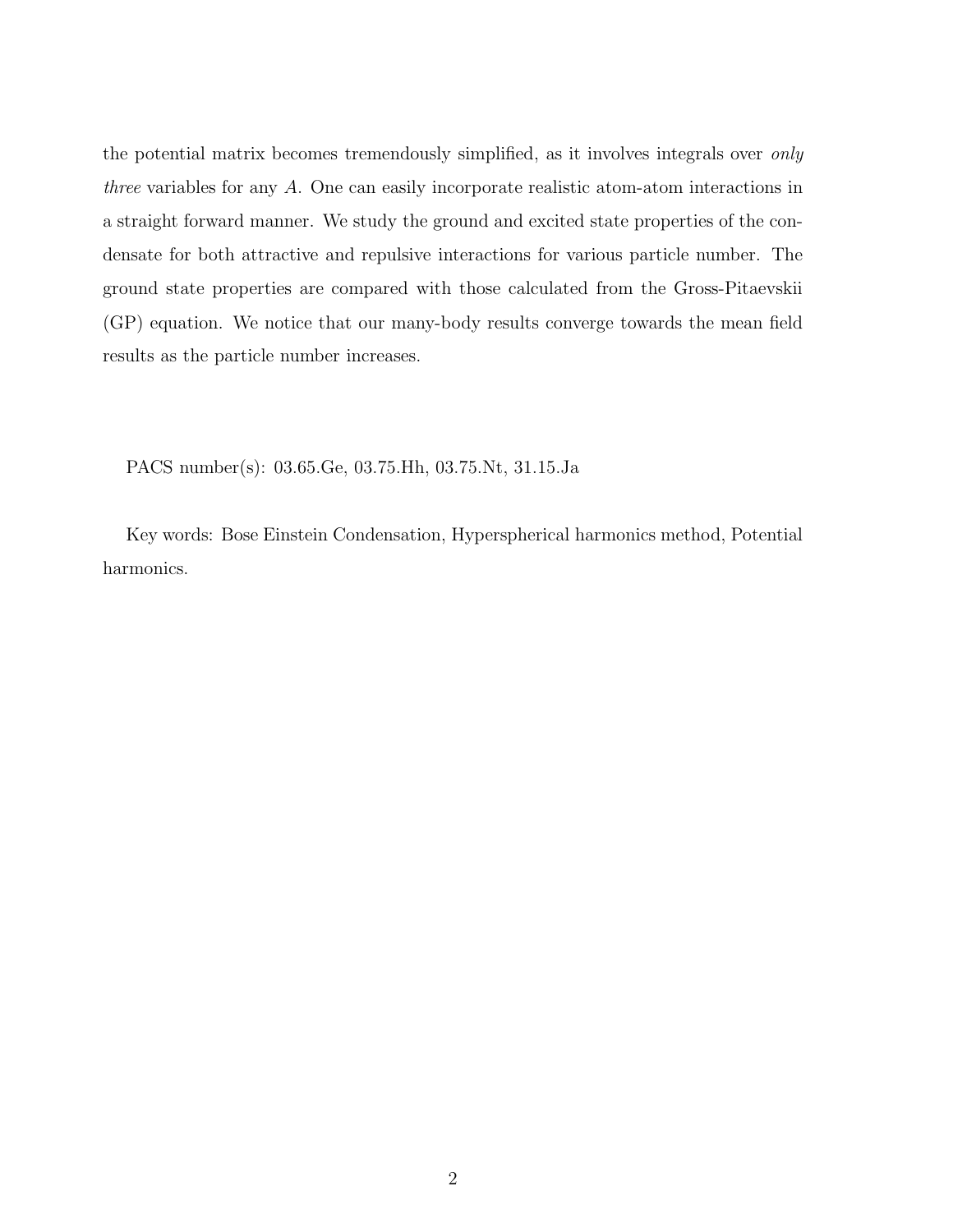## I. Introduction

Although the phenomenon of Bose Einstein Condensation (BEC) was known for a long time [1-3], its experimental observation in trapped and supercooled (down to nano Kelvin temperatures) alkali atoms in 1995 [4-6] renewed a great deal of interest - both experimental and theoretical - in the phenomemon. The importance of this topic is clearly demonstrated by the fact that two independent Nobel Prizes were awarded on BEC related works in quick succession in the recent past. The density of magneto-optically trapped atomic gas undergoing BEC is extremely low ( to avoid recombination of atoms through three and higher body collissions) and the number of trapped atoms is typically of the order of a few hundred to a few million. This is extremely small compared to the Avogadro number. For such a small number of atoms an exact *ab initio* solution would have been ideally desirable. But an interacting system of  $A = (N + 1)$  particles has 3N relative degrees of freedom and an *ab initio* solution of the corresponding Schrödinger equation is practically impossible for  $A > 3$ . Hence the usual theoretical tools that have been used so far are the mean field models [7-10] and the Thomas-Fermi [8] approximation. The dilute atomic gas undergoes BEC below a critical temperature ( typically  $10^{-9}$  degree K) when most of the atoms (bosons) go to the single particle ground state. Then the de Broglie wavelength associated with the atomic motion is much larger than the interaction length scale. Hence the resulting many body system emerges as essentially a single quantum system where all the atoms behave in a coherent manner [8,11]. At zero temperature, the effect of the excited states are absent and the condensate is described by a single equation involving the condensate wave function [8]. However this simple picture is no more true at a finite temperature due to the existence of interparticle interactions. The usual procedure is to start with the mean field approximation like the Hartree-Fock (HF) theory for the many body system [7-10]. This is an independent particle approach where each individual atom is assumed to move in a single particle orbit. These orbits are determined self consistently by allowing an atom in one orbital to be influenced by other atoms in other orbitals through two-body interaction. Assuming a contact interaction for the two-body potential,  $viz, V(\vec{r} - \vec{r'}) =$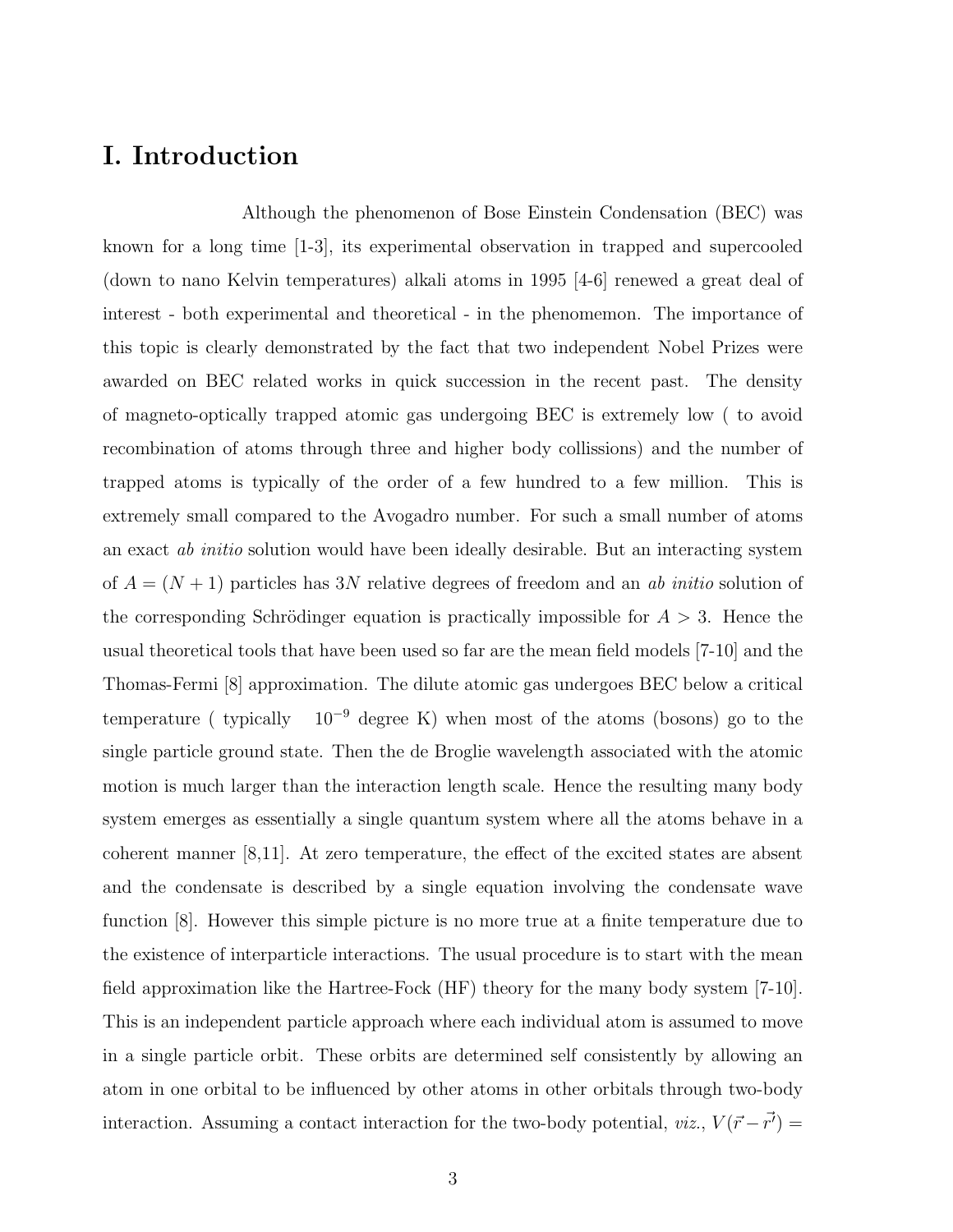$g\delta(\vec{r}-\vec{r'})$ , the many body equation reduces to the famous Gross-Pitaevskii (GP) equation [8]. At zero temperature, the effect of excited states are neglected and the condensate is described by the time independent GP equation

$$
\left[ -\frac{\hbar^2}{2m} \nabla^2 + V_{ext}(\vec{r}) + g\phi^2(\vec{r}) \right] \phi(\vec{r}) = \mu\phi(\vec{r}) \tag{1}
$$

where  $n(\vec{r}) = \phi^2(\vec{r})$  is the condensate density and  $\mu$  is the chemical potential. For a first approach the contact interaction is justified since in the cold and dilute gas only binary collissions at low energies are relevant. These are characterized by the s-wave scattering length  $(a_{sc})$ , which is independent of the details of two-body potentials. The strength constant q of the contact interaction is related to the scattering length through  $[8]$ 

$$
g = \frac{4\pi\hbar^2 a_{sc}}{m} \tag{2}
$$

The GP equation has been used extensively to study the BEC [8,11]. Although most of the static, dynamic and thermodynamic properties are fairly well reproduced by the GP equation [8], the wave function does not include any correlation. Furthermore the assumption of a contact  $\delta$ -interaction is too simple and does not represent the realistic situation. It has already been shown that the Dirac  $\delta$ -function is not suitable as a replacement of the actual two-body interaction in exact theories in more than one dimension [12]. This is because the Hamiltonian then becomes unbound from below and the ground state energy diverges for an attractive zero range potential. Solutions are usually obtained in the metastable region (although such solutions are not rigorously correct for an attractive  $\delta$ -function potential) and the condensate becomes unstable for N larger than a critical number, due to disappearance of the local minimum. This was shown by Bohn *et al* in a hyperspherical calculation keeping the lowest (most dominant) harmonic [13]. A third disadvantage is the non-lineraity of the GP equation, so that standard quantum mechanics is not applicable without concessional approximation. Thus one has to go beyond the mean field approximation and simple contact interactions.

Because of the limitations of the mean field theory and GP equation it is desirable to solve the many body *linear* Schrödinger equation directly. The Schrödinger equation for a system of  $A = (N + 1)$  identical bosons, each of mass m, confined by an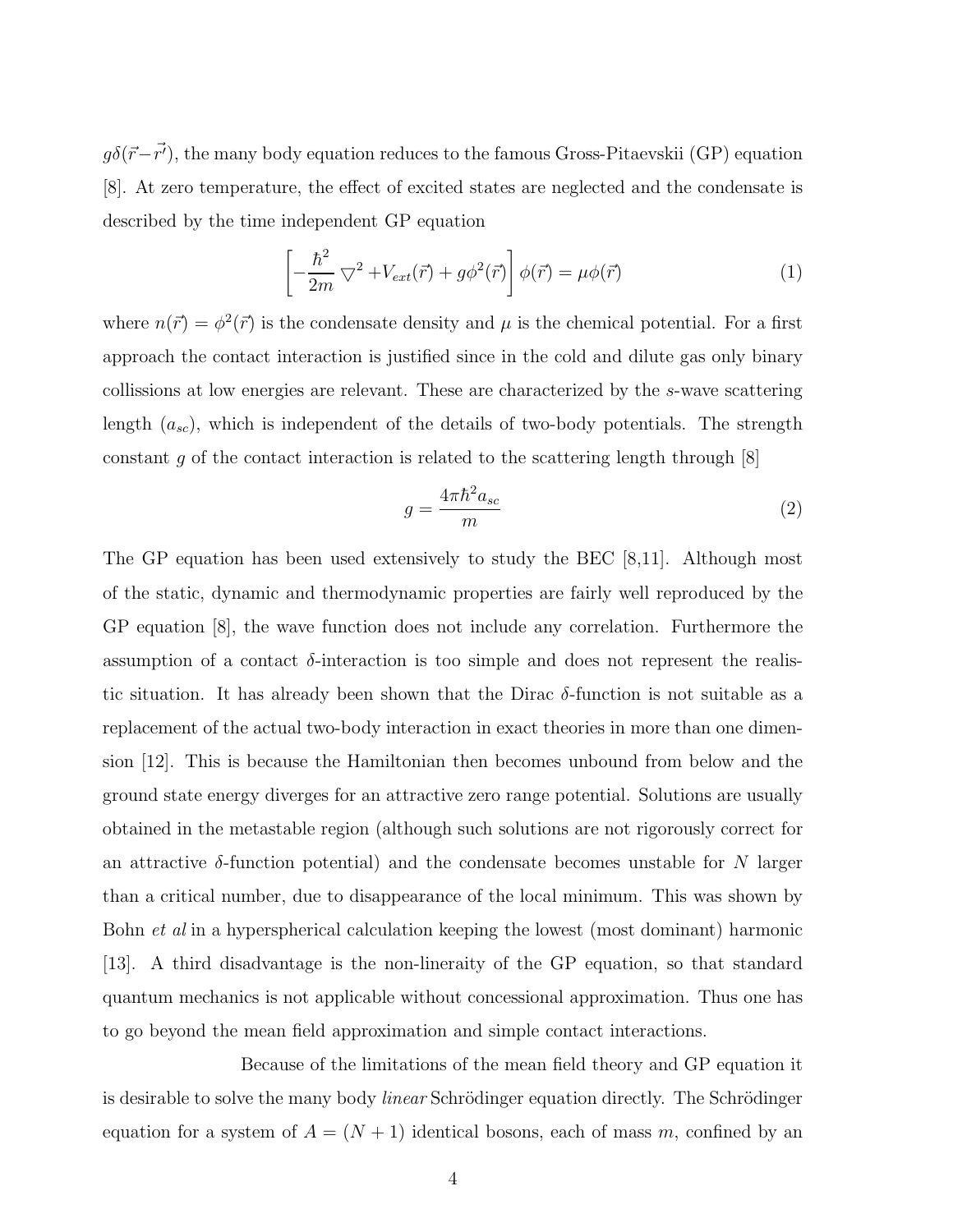external field  $V'_{trap}$  (acting on each individual boson) and interacting through a mutual two body interaction V is

$$
\left[ -\frac{\hbar^2}{2m} \sum_{i=1}^A \nabla_i^2 + \sum_{i=1}^A V'_{trap}(\vec{x_i}) + \sum_{i < j=2}^A V(\vec{x_i} - \vec{x_j}) \right] \Psi(\vec{x}) = E \Psi(\vec{x}) \tag{3}
$$

where  $\vec{x}$  refers to the set of particle coordinates  $\{\vec{x_1}, \vec{x_2}, \dots, \vec{x_A}\}$  of A bosons. The center of mass (CM) motion can be eleminated resulting in a Schrödinger equation in  $3N$ variables. A standard practice is the use of hyperspherical harmonics expansion (HHE) method, in which the wave function is expanded in the complete set of hyperspherical harmonics (HH) spanning the  $(3N-1)$ -dimensional hyperangular space [14]. Projection on a particular HH leads to a system of coupled differential equations (CDE). However there are several very serious difficulties associated with the solution of a fairly large number of particles. Firstly the expansion basis of HH should be properly symmetrized and appropriate conserved quantum numbers properly taken care of. Secondly calculation of matrix elements of all the pairwise two-body potentials is an extremely formidable task. Finally, due to very large degeneracy of the HH basis for a large number of particles, the number of CDE and the dimemsion of the potential matrix is too large to be handled by any computer [14]. On top of all these, the convergence rate of the HH expansion, especially for long-range interactions, is slow [15]. For these reasons the HHE method has been used fully for the three body system only [15-18]. On the other hand, as we discussed earlier, the condensate can be treated broadly as a "single lump of quantum stuff", since all the individual atoms in the condensate lie within one single de Broglie wavelength [8]. Thus it is reasonable to assume that the basic properties of the condensate in the lowest approximation, is described by a single collective coordinate. This led Bohn *et. al.* [13] to go for the K-harmonic approximation, in which the HH expansion is restricted effectively to the first term only ( which is independent of the hyperangles). Such a *drastic* approximation may be justified for a contact interaction only. Even in this case, for an attractive δ-function interaction, there are no *rigorously stable* solutions. Since the wave function becomes independent of the hyperangles and the hyperradius is invariant under any permutation of the particles, the wave function becomes totally symmetric, as required. The calculation of the potential matrix also simplifies immensely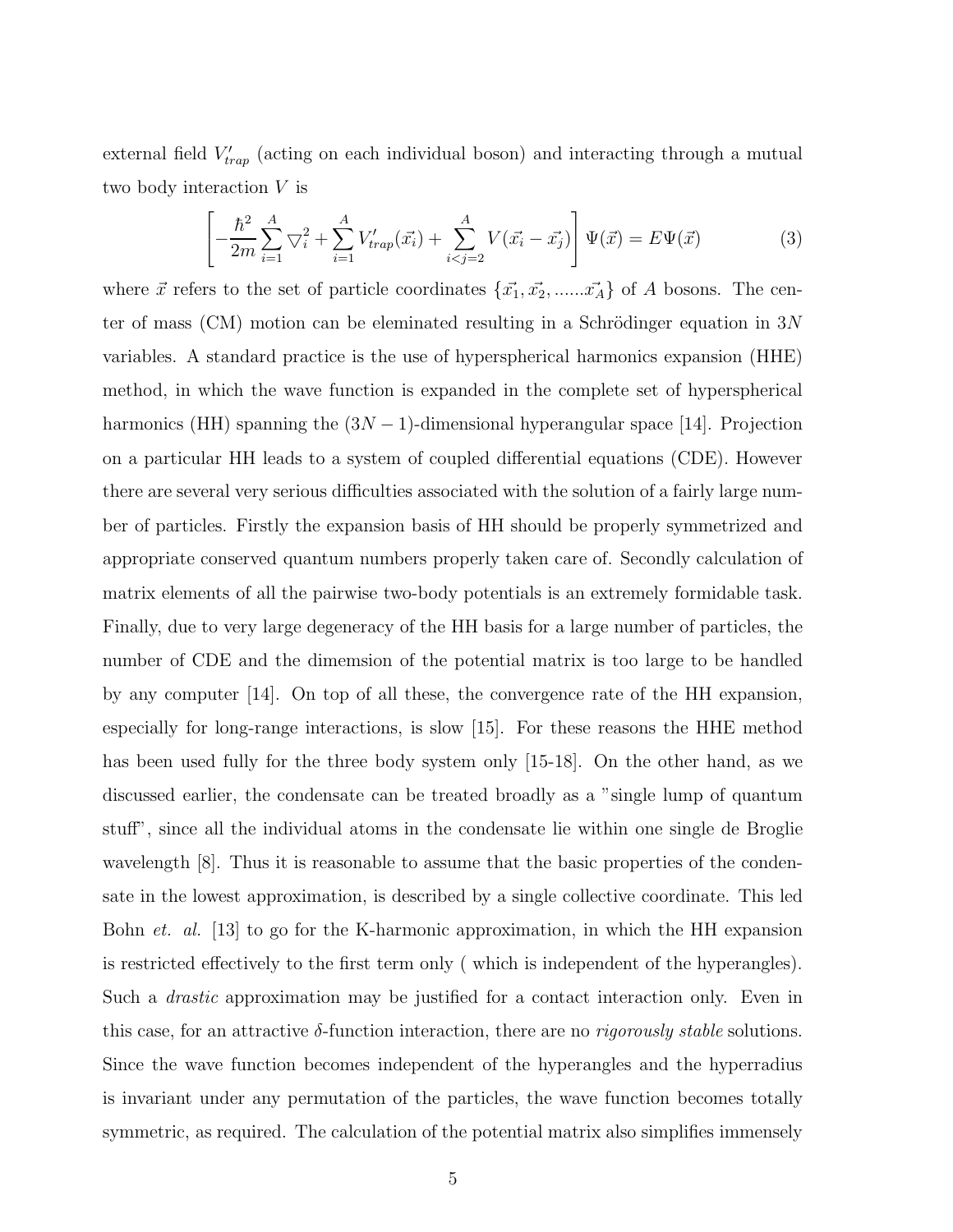and the CDE reduces to a single differential equation [13]. The hyperradius emerges as the sought for collective coordinate. In spite of the great simplifications, there are serious criticisms of this approach : (1) The method cannot be applied to any realistic two-body interaction. (2) Even for a contact interaction, the method is not satisfactory for attractive  $\delta$ -function interaction, for which no rigorous solution extsits. (3) Only one collective variable is involved. Hence it can only describe the gross features of the condensate, without any finer details. Thus a more rigorous treatment is necessary. But as already mentioned a completely rigorous, essentially exact solution of the Schrödinger equation is possible for the three body system only. That has been done to get an idea of the initial trend as the particle number increases from three by Esry and Greene [12]. However that is far from the real situation in a condensate.

An alternative approach of exact numerical diagonalization of the many body Hamiltonian was adopted by Haugset and Haugerud [19] for a small number  $(\leq 30)$ of interacting (via contact interaction) bosons confined by a harmonic trap. However, this was restricted to *one and two dimensions only*. Moreover the process is extremely time consuming *even for two dimensional* condensates, with a nagging question of convergence of the chosen harmonic oscillator basis expansion. The rate of convergence is expected to be slower for a realistic two-body interaction and in three dimensional condensates. Although analytic expressions for the matrix elements are greatly simplified for a delta function interaction, all the problems associated with a contact interaction discussed above remain for the two dimensional condensate. However, there is no problem with the one dimensional condensate, as one dimensional delta function is not pathological.

From the above discussion it is clear that an exact treatment of the many body system in three dimensions is not possible beyond the three body system. On the other hand the single quantum nature of the entire condensate suggests that out of the thousands to millions of degrees of freedom of the individual particles *only a few* are physically relevant. This is due to the fact that the condensate is possible only at extremely low temperatures ( low energy of the individual particles) and extremely low densities. Under these conditions *only two body collisions* are relevant. Three and higher body collsions are *extremely* rare and correlations beyond two body correlations in the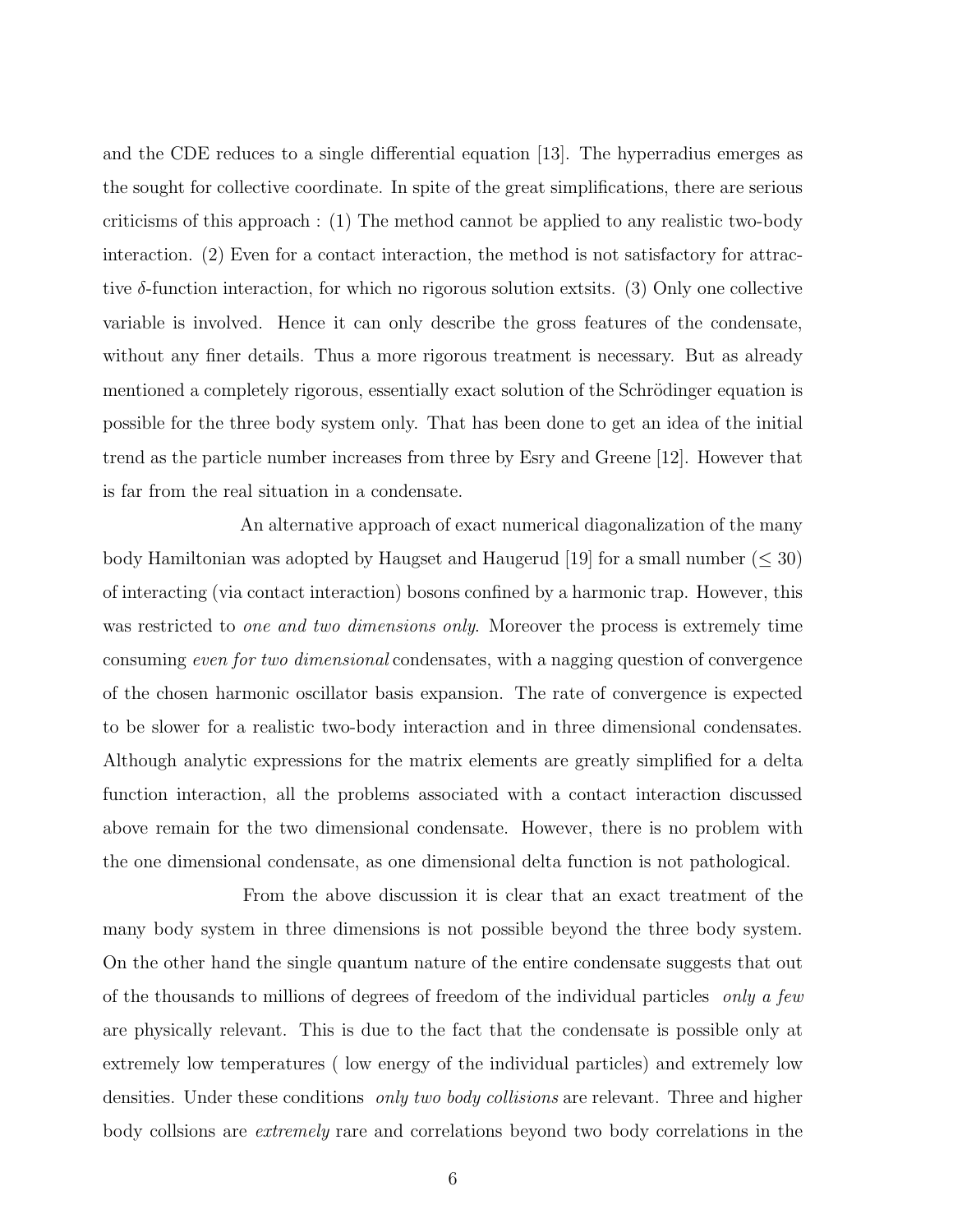condensate wave function are completely negligible upto a very high degree of precision. Indeed in an experimental situation this is ensured by keeping the density extremely low, so that there are no recombination via three and higher body collisions [8]. The mean field approach ignores all correlations including two-body correlations. Importance of two-body correlations in BEC has been emphasized by several authors [20,21]. Thus physically relevant quantities are contributed by two-body collisions, while the rest of the particles in the condensate do not partate in any motion other than a collective one and are simply inert spectators. The emerging picture then suggests that most of the degrees of freedom of these spectators can be frozen, while a single pair interacts. This reduces the physically important degrees of freedom of the condensate to just four - a global length scale (hyperradius) of the entire condensate, and the three degrees of freedom of the relative vector  $\vec{r}_{ij} = \vec{x}_i - \vec{x}_j$  of the interacting pair. However one has to concede that *any* pair out of the  $A = (N + 1)$  atoms in the condensate can interact. These are also consistent with the intuitive "single quantum stuff" concept of the condensate.

Among the various possible theoretical approaches to handle the many body system, the HHE method appears to be the most lucrative one, as it readily provides the hyperradius as the most important collective variable. A theoretical formalism, arising out of the HHE method, was adopted by Fabre de la Ripelle [22] in 1986. Although the primary concern there was an application to the nuclear systems consisting of fermions, it was noted that the formalism is applicable to a system of identical bosons also [23]. To incorporate the importance of the interacting pair and two-body correlations, he introduced the potential harmonics (PH) expansion basis [23], rather than the general HH basis, thereby reducing the expansion basis to a great extent. Potential harmonics is a subset of HH, where all correlations higher than two-body ones are disregarded. In PH, the contribution to the total orbital angular momentum as also the grand orbital quantum number comes *only* from the interacting pair. Here all the (A−2) spectators are assumed to be described by the HH of the lowest (zero) order. We adopt this procedure since this approximation is quite justified in our situation due to the diluteness of BEC, where two-body correlation is the most important and all higher-body correlations can be safely ignored. Using Faddeev like decomposition of the total wave function, and then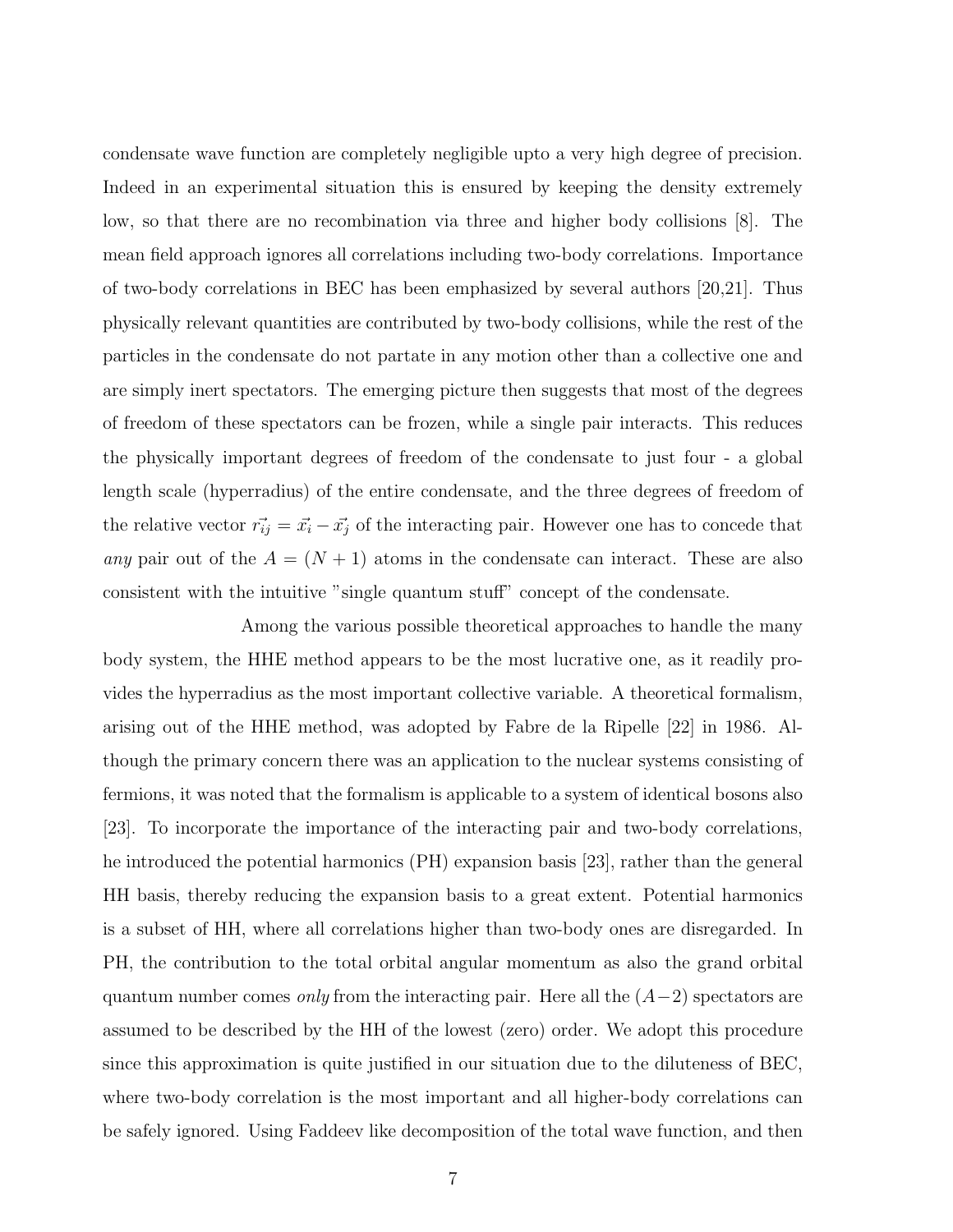expanding each such component in an appropriate set of PH, the number of CDE can be reduced drastically. Since the PH involves only four active degrees of freedom, calculation of potential matrix elements is simplified tremendously as compared to that in HH basis. Use of realistic two-body interactions and calculation of their matrix elements are quite straight forward. Requiring the Faddeev component for the  $(ij)$  interacting pair to be symmetric under  $(ij)$ -pair exchange, the total wave function becomes automatically totally symmetric. Thus the symmetrization of the wave function is also handled properly.

Thus a truely many body equation is reduced to a tractable mathematical form. The assumptions leading to this are especially appropriate for the BEC. Hence we adopt the PH basis as our starting point. This is theoretically applicable to a system containing any number of particles, but we will see in Sec. III, that numerical difficulties arise as the number of particles increases beyond a certain number. In this communication we report some of the basic properties of the condensate for various particle numbers and compare them with previous calculations.

Sorensen *et al* [20,21] have followed a method which is similar in spirit to the present work, although it differs in details. They expand the wave function in the adiabatic subset  $\Phi_n(\rho, \Omega)$  of the *full*  $(N-1)$ -body Hamiltonian (in CM frame). Later this is decomposed in Faddeev like components  $\phi_{ij}$ . This leads to an integro-differential equation (IDE) for  $\phi$  ( $=\phi_{ij}$ , which is the same for *all ij*-pairs due to boson symmetry) involving *five* dimensional integrals and the full (3N − 4)-dimensional hyperangular differential operator  $\hat{\Lambda}^2$ . All  $(3N-5)$  angle derivatives other than  $\alpha = \alpha_{12}$  (where  $r_{ij} = \sqrt{2} \rho \sin \alpha_{ij}$  is the relative separation of the (*ij*)-pair and  $\rho$  is the hyperradius of the full system), are disregarded, leaving only one angle variable. Assumption of a *very short ranged* two-body potential reduces the five dimensional integrals to two dimensional ones. In this limit simple expressions are obtained for the integrals in IDE. On the other hand, we write the complete  $3N$ -dimensional Schödinger equation of the relative motion of a  $(N+1)$  boson system in terms of Faddeev like components  $\Phi(\vec{r_i}, r)$ , subject to the approximation that  $\Phi(\vec{r_i}, r)$  corresponds to zero eigenvalue of the hyper angular momentum operator (see later) for the  $(N-1)$  remaining relative vectors of the specta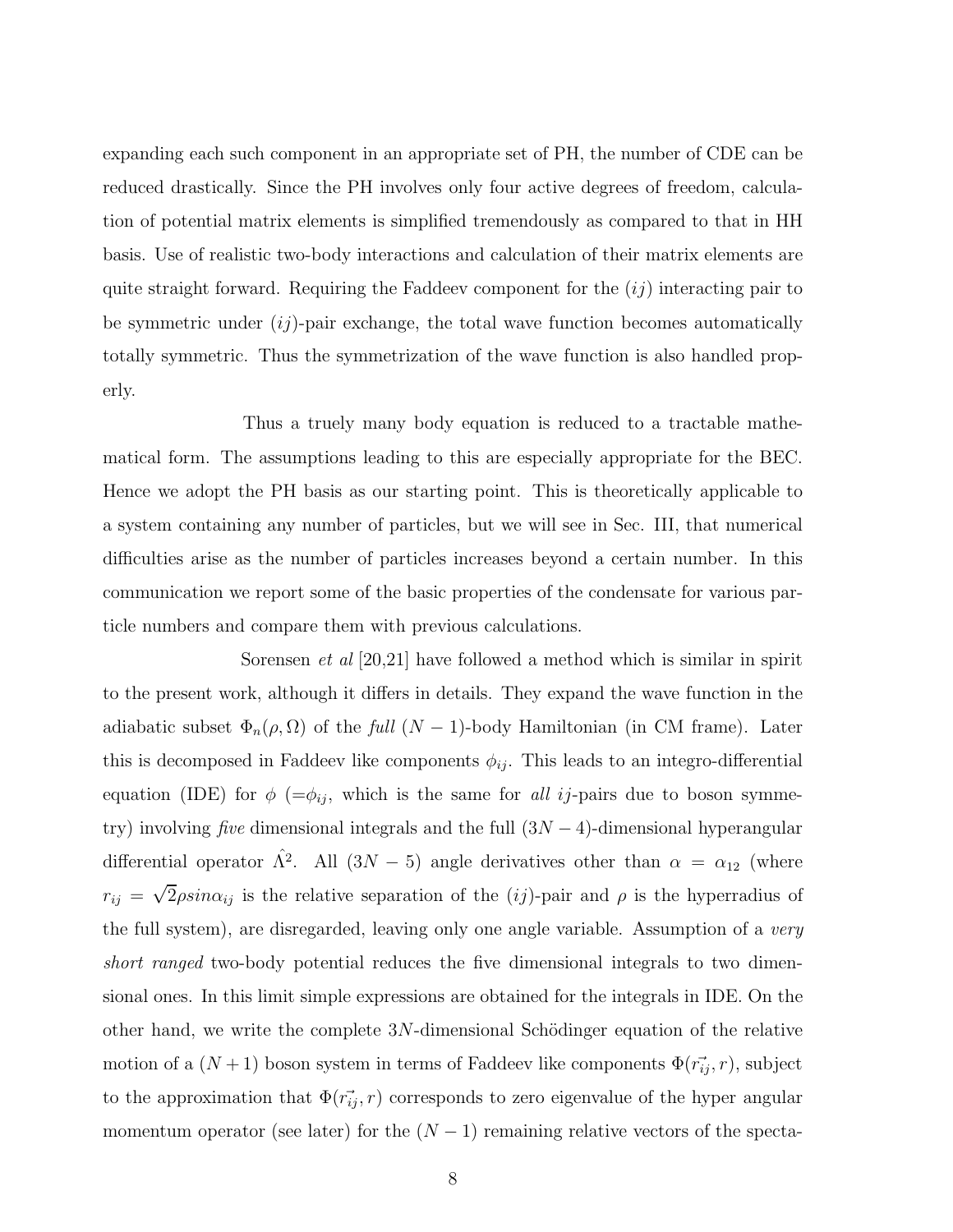tors, while  $(ij)$ -pair interacts. These are then expanded in the potential harmonics (PH) basis. The assumptions in our method are clearly justified in terms of the physics of the chosen system, which have been stated earlier. While the use of PH basis in nuclei (as originally used by Fabre in [22,23]) is questionable due to high spatial density of nucleons in a nucleus, its application in BEC is ideally suited (the number of atoms in the condensate is  $\leq 10^6$  in a space of macroscopic linear dimensions of order  $10^{-2}$ cm, which is immensely smaller than the Avogadro number). As a consequence, the total orbital  $(l)$ and grand orbital  $(K)$  angular momenta of the system are contributed by the interacting pair alone. Apart from this well justified fundamental approximation, we need no other approximation. Although for the first calculation, we have restricted ourselves to  $l = 0$ and a *central* two-body interaction, both these can be relaxed resulting in a somewhat more complicated equation. Finally the system of coupled differential equations in one variable (hyperradius, r) can be solved numerically, *without additional approximation* (as done in ref. [15] and compared with adiabatic approximation (AA) in ref. [28]) using, *e.g.* renormalized Numerov method. Once again, as a preliminary calculation, we use AA to solve the CDE. Our use of AA in solving the CDE is not an indispensable one; it is done only to reduce the numerical calculation. But in the approach of Sorensen *et al*, adiabatic subset is the starting point to separate the hyperangular and hyperradial motions. Furthermore our method can handle any two-body potential (central or not, short ranged or not); for non-central potential, calculation of matrix elements will involve integrals over two polar angles in addition. The approach of ref. [20,21] requries a very short ranged, central potential to reduce the equation to a manageable form. The present method has no such restriction.

The paper is organised as follows. In Sec. II, we present our choice of Jacobi coordinates and express the kinetic energy in the chosen set of hyperspherical variables. In the same section, we introduce the concept of potential harmonics basis and obtain the set of coupled differential equations resulting from the many-body Schrödinger equation. The numerical method for solving the CDE and results of our calculation are presented in Sec. III. There we compare our results for different numbers of particles with those of earlier calculations. Finally in Sec. IV we draw our conclusions. Some of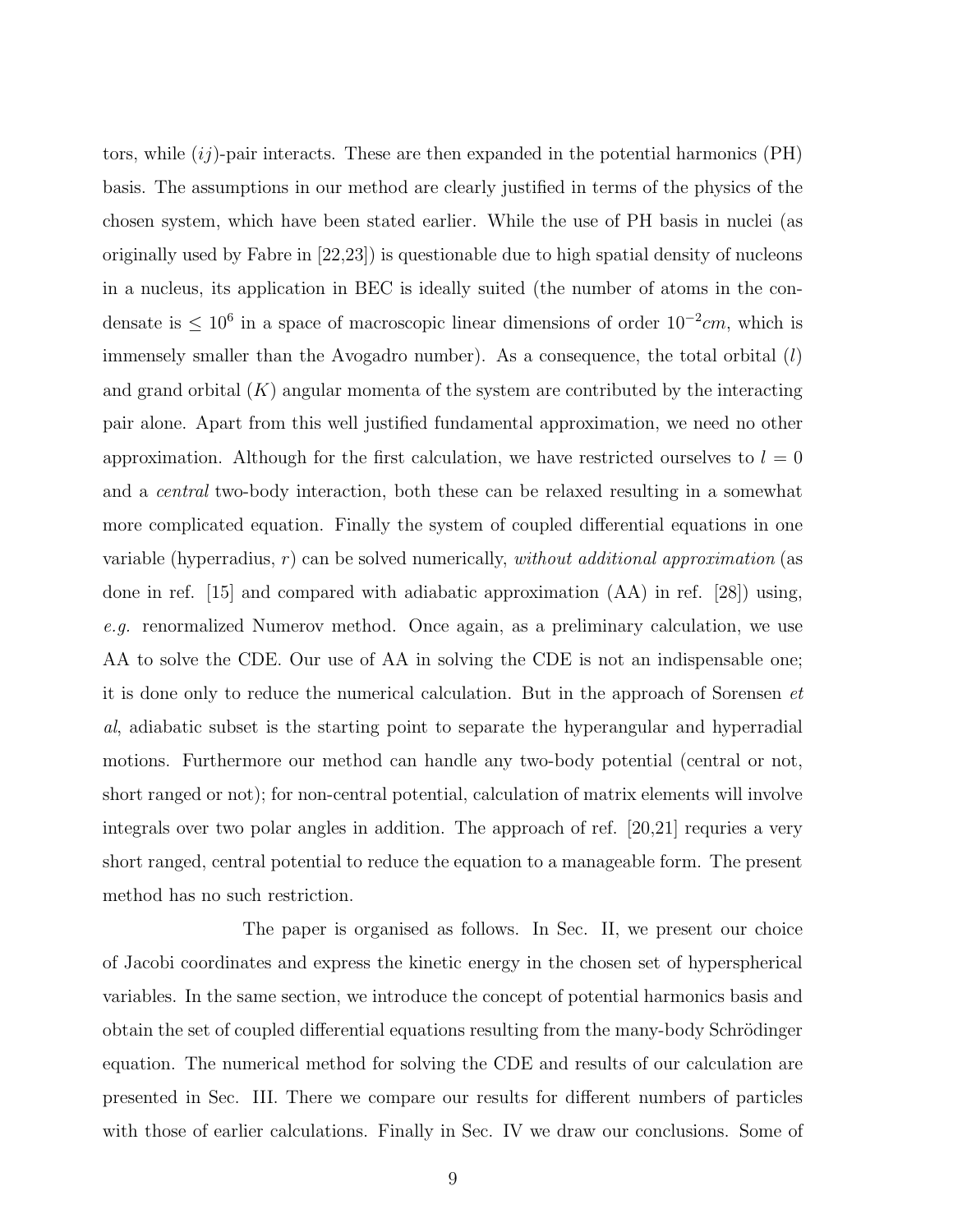the detailed expressions have been given in the Appendix.

## II. Theory

#### A. Choice of Jacobi coordinates

We consider a system of  $A = (N + 1)$  identical bosons, each of mass m and confined magnetically in a trap which is approximated by a spherically symmetric harmonic oscillator potential with frequency  $\omega$ . We assume that the atomic cloud is at zero temperature. The full many body Hamiltonian is given by

$$
\left[ -\frac{\hbar^2}{2m} \sum_{i=1}^{N+1} \nabla_i^2 + \sum_{i=1}^{N+1} \frac{1}{2} m \omega^2 x_i^2 + \sum_{ij>i}^{N+1} V(\vec{x_i} - \vec{x_j}) \right] \Psi(\vec{x}) = E' \Psi(\vec{x}) \tag{4}
$$

where  $\vec{x}$  refers to the set of particle coordinates  $\{\vec{x}_1, \vec{x}_2, ..., \vec{x}_{N+1}\}$  of  $(N + 1)$  bosons and E' is the total energy. We decompose the total wave function  $\Psi(\vec{x})$  as the sum of pairwise partial waves

$$
\Psi(\vec{x}) = \sum_{ij>i}^{N+1} \psi_{ij}(\vec{x})
$$
\n(5)

The Schrödinger equation for  $\psi_{ij}$  can be written as

$$
(T + V'_{trap} - E')\psi_{ij}(\vec{x}) = -V(r_{ij})\sum_{kl>k}^{N+1} \psi_{kl}(\vec{x})
$$
\n(6)

where T is the total kinetic energy operator,  $V'_{trap}$  is the confining potential,  $V'_{trap}$  =  $\sum_{i=1}^{N+1} \frac{1}{2} m \omega^2 x_i^2$  and  $V(r_{ij})$  is the pairwise local central two-body interaction between  $i^{th}$ and  $j^{th}$  particles,  $\vec{r}_{ij} = \vec{x}_i - \vec{x}_j$ . Applying the operator  $\sum_{ij>i}^{N+1}$  on both sides of eq.(6), and using eq.(5), we get back eq.(4). Now instead of  $(N+1)$  particle coordinates  $\vec{x_i}$ , the system can alternatively be described by the center of mass coordinate  $R~$ 

$$
\vec{R} = \frac{1}{N+1} \sum_{i=1}^{N+1} \vec{x_i}
$$
\n(7)

and N Jacobi coordinates defined as

$$
\vec{\zeta}_i = \sqrt{\frac{2i}{i+1}} \left( x_{i+1} - \frac{1}{i} \sum_{j=1}^i x_j \right), \quad i = 1, ..., N \quad . \tag{8}
$$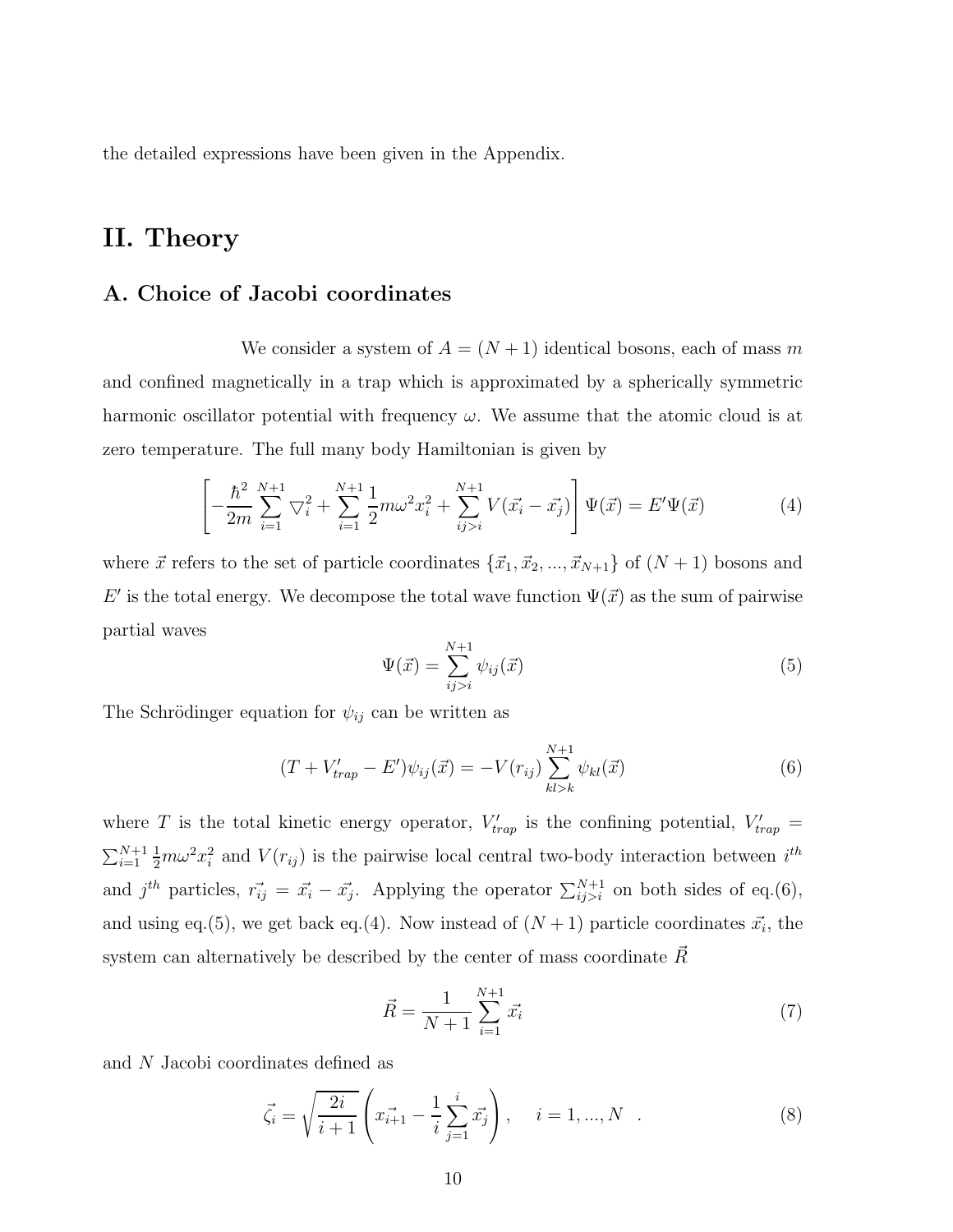The chosen normalization of  $\vec{\zeta}_i$  facilitates writing the Laplace operator in the form

$$
\frac{1}{2} \sum_{i=1}^{N+1} \nabla_i^2 = \frac{1}{2A} \nabla_R^2 + \sum_{i=1}^N \nabla_{\zeta_i}^2 \quad . \tag{9}
$$

Then the relative motion (after removal of center of mass motion from eq.(4)) is described by [14,23]

$$
\left[ -\frac{\hbar^2}{m} \sum_{i=1}^N \nabla^2_{\zeta_i} + V_{trap} + V_{int}(\vec{\zeta_1}, ..., \vec{\zeta_N}) - E \right] \psi(\vec{\zeta_1}, ..., \vec{\zeta_N}) = 0 \quad , \tag{10}
$$

where  $V_{trap} = \sum_{i=1}^{N} \frac{1}{2} m \omega^2 \zeta_i^2$  and  $V_{int}$  is the sum of all pairwise interactions,  $V_{int}$  =  $\sum_{ij>i}^{N+1} V(r_{ij})$  expressed in the relative coordinates. Here E is the energy of the relative motion, *i.e.*, E' minus energy of CM motion. The hyperradius  $r$  is defined as [22]

$$
r = \left[\sum_{i=1}^{N} \zeta_i^2\right]^{1/2} = \left[\frac{2}{N+1} \sum_{i,j>i} r_{ij}^2\right]^{1/2}, \qquad (11)
$$

which is invariant under permutations of the particle indices as also three dimensional rotations. The hyperspherical coordinates are constituted by the hyperradius  $r$  and remaining  $(3N-1)$  hyperangles, denoted collectivelty by  $\Omega_N$  in  $D = 3N$  dimensional space. Note that the choice of Jacobi coordinates eq.(8), is not unique, since the labelling of the particle indices and consequently that of the Jacobi coordinates are arbitrary. We choose a particular set by specifying the relative separation of the interacting pair,  $\vec{r_{ij}}$  as  $\vec{\zeta_N}$  and  $(\vartheta, \varphi)$  are the two spherical polar coordinates associated with  $\vec{r_{ij}}$ . The relative length is defined in terms of  $\phi$  through  $r_{ij} = r \cos \phi$ . For the rest of  $(N - 1)$  Jacobi coordinates, we define the hyperradius  $\rho_{ij}$  in the  $3(N-1)$  dimensional space by

$$
\rho_{ij} = \left[\sum_{k=1}^{N-1} \zeta_k^2\right]^{1/2} \tag{12}
$$

which is related with  $\vec{\zeta_N} = \vec{r_{ij}}$  by

$$
\rho_{ij}^2 + r_{ij}^2 = r^2, \qquad \rho_{ij} = r \sin \phi \tag{13}
$$

Then our hyperspherical coordinates become

 $(r, \Omega_N) = (r, \phi, \vartheta, \varphi, \Omega_{N-1})$  · (14)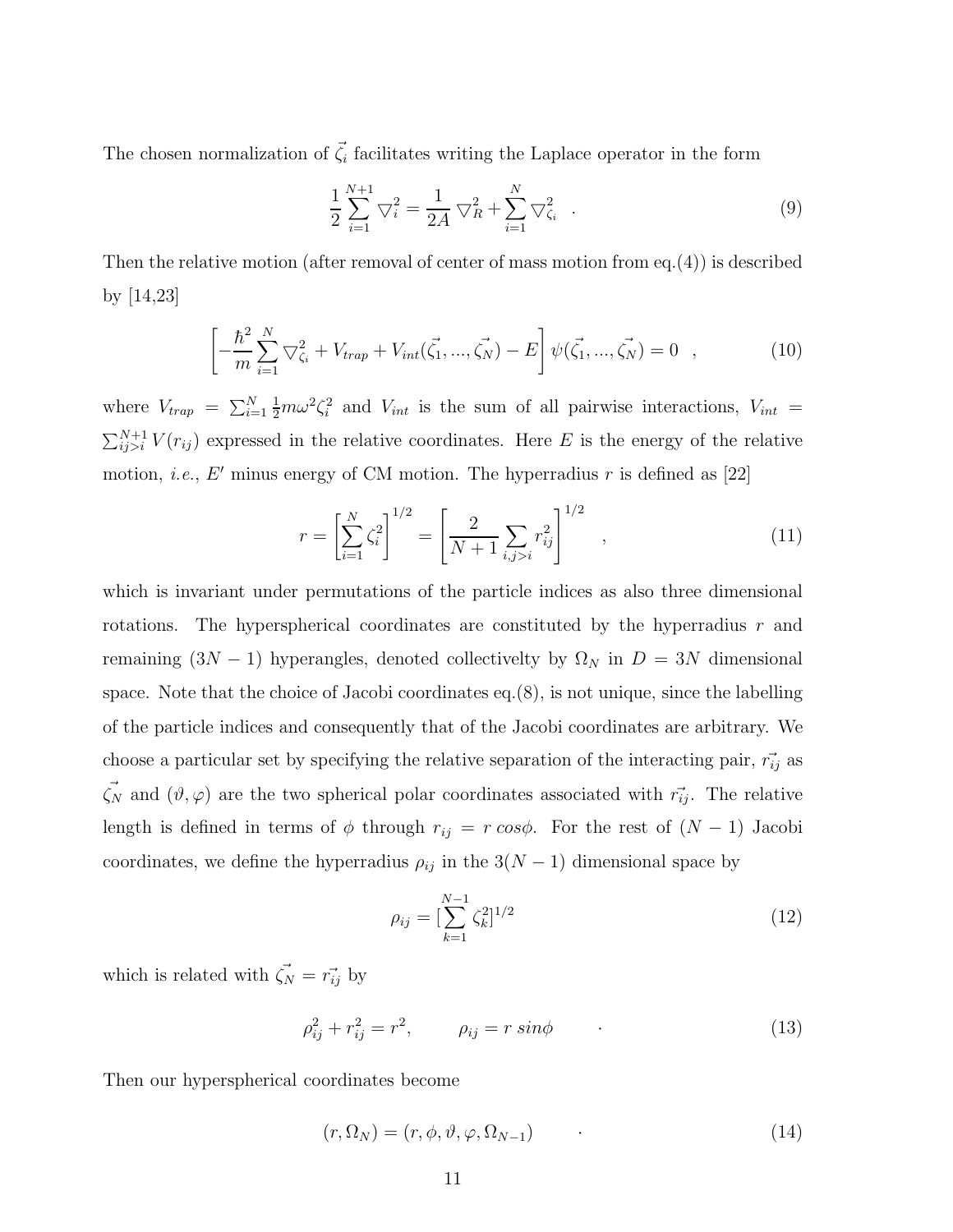Here  $\Omega_{N-1}$  involves  $2(N-1)$  spherical polar angles associated with each of  $(N-1)$  Jacobi vectors  $\{\vec{\zeta}_1, \vec{\zeta}_2, ..., \vec{\zeta}_{N-1}\}\$  and  $(N-2)$  angles (expressing relative lengths), i.e., a total of  $(3N - 4)$  variables. In this choice of hyperspherical coordinates, the Laplace operator takes the form [22]

$$
\nabla^2 \equiv \sum_{i=1}^N \nabla^2_{\zeta_i} = \frac{\partial^2}{\partial r^2} + \frac{3A - 4}{r} \frac{\partial}{\partial r} + \frac{L^2(\Omega_N)}{r^2}, \quad A = N + 1 \tag{15}
$$

 $L^2(\Omega_N)$  is the grand orbital operator in 3N dimensional space which is obtained from a recurrence formula [22] and has the form

$$
L^{2}(\Omega_{N}) = 4(1-z^{2})\frac{\partial^{2}}{\partial z^{2}} + 6[2-N(1+z)]\frac{\partial}{\partial z} + 2\frac{l^{2}(\omega_{ij})}{1+z} + 2\frac{L^{2}(\Omega_{N-1})}{1-z}
$$
(16)

where  $z = cos 2\phi$ ,  $\omega_{ij}$  reprsents the two polar angles  $(\vartheta, \varphi)$  associated with  $\vec{r_{ij}}$  and  $L^2(\Omega_{N-1})$  is the grand orbital operator in  $3(N-1)$  dimensional space.

#### B. Potential basis and potential multipoles

To exapand a function  $V(r_{ij})$  in hyperspherical harmonics (HH) we use the above definition of Jacobi coordinates. It is easy to see that HH basis which is complete for the expansion of  $V(r_{ij})$  does not contain any function of the coordinate  $\vec{\zeta}_i$ with  $i < N$  and is given by [23]

$$
\mathcal{P}_{2K+l}^{l,m}(\Omega_{ij}) = Y_l^m(\omega_{ij})^{(N)} P_{2K+l}^{l,0}(\phi) \mathcal{Y}_0(D-3)
$$
\n(17)

where  ${}^{(N)}P_{2K}^{l,0}$  $2K+1 \leq 2K+1$  is a function involving the Jacobi polynomial and is needed in the general expression of the hyperspherical harmonics (see Appendix) of grand orbital  $2K + l$  and orbital angular momemtum l. The quantity  $\mathcal{Y}_0(D-3)$  is the HH of order zero (i.e. grand orbital quantum number is zero) in  $3(N-1)$  dimensional space,  $\mathcal{Y}_0(D-3)$  =  $\Gamma((D-3)/2)$  $2\pi^{(D-3)/2}$  $\int^{1/2}$ . This new basis set which is a subset constituted by HH of order  $(2K+l)$ are called "potential harmonics" (PH). These are the eigenfunctions of  $L^2(\Omega_N)$ , when the eigenvalue of  $L^2(\Omega_{N-1})$  is 0 and satisfy the eigenvalue equation :

$$
\[L^2(\Omega_N) + \mathcal{L}(\mathcal{L} + D - 2)\right] \mathcal{P}_{2K+l}^{l,m}(\Omega_{ij}) = 0, \qquad \mathcal{L} = 2K + l \quad . \tag{18}
$$

The relation  $L^2(\Omega_{N-1})\psi_{ij}(\vec{x})=0$  implies that we are considering only those states which are invariant under all generalized rotations in  $3(N-1)$  dimensional space. Natuarally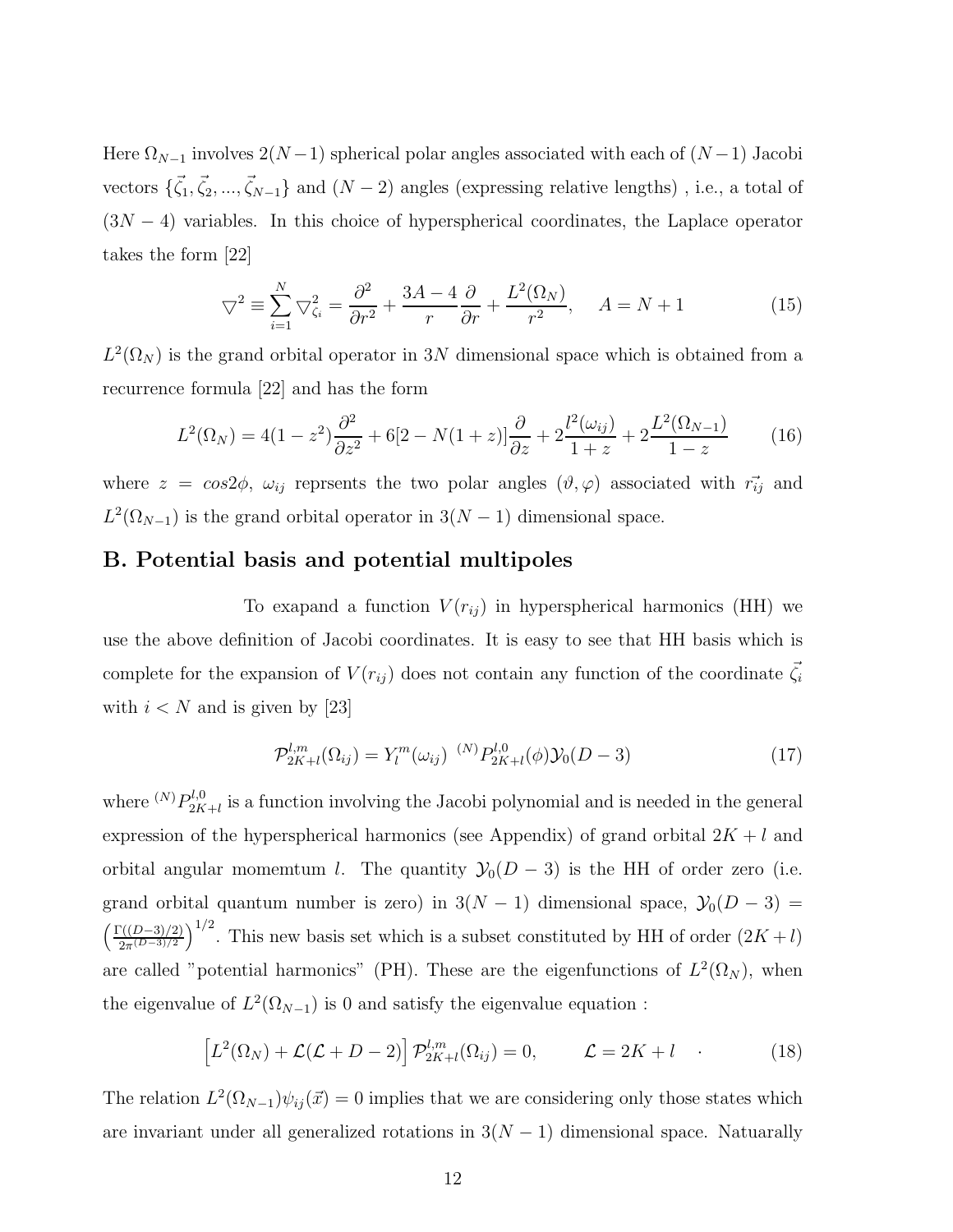the contribution to the grand orbital quantum number comes only from the interacting pair. This corresponds effectively to two-body correlations only in the wave function. Due to diluteness of atomic BEC, the effect of higher body correlations can be ignored as the probability for three or more particles to come close at the same time is extremely small. This reduces the number of quantum numbers in the new basis (all the quantum numbers specifying the eigenfunctions of  $L^2(\Omega_{N-1})$  are zero). It contains only three quantum numbers; orbital l, azimutal m and grand orbital  $2K + l$  for any N, instead of  $(3N-1)$  quantum numbers corresponding to  $(3N-1)$  hyperspherical variables in the general HH basis. The normalization condition is given by

$$
\int \mathcal{P}_{2K+l}^{l,m^*}(\Omega_{ij}) \mathcal{P}_{2K'+l'}^{l'm'}(\Omega_{ij}) d\Omega_{ij} = \delta_{KK'} \delta_{ll'} \delta_{mm'} \tag{19}
$$

Then the PH expansion of the potential is

$$
V(r_{ij}) = \sum_{K,l,m} A_l^m(i,j) \mathcal{P}_{2K+l}^{l,m}(\Omega_{ij}) V_K^{(D,l)}(r)
$$
\n(20)

 $A_l^m(i, j)$  is an operator which is independent of  $r_{ij}$ , but may act on other variables like spin variables. The quantity  $V_K^{(D,l)}(r)$  are the "potential multipoles" and for a central potential, it is given by [23]

$$
V_K^{(D,l)}(r) = \langle \mathcal{P}_{2K+l}^{l,m}(\Omega_{ij}) | V(r_{ij}) \rangle
$$
  
= 
$$
|\mathcal{Y}_0(D-3)|^{-1} \int_0^{\pi/2} {^{(N)}P_{2K+l}}^{l,0}(\phi) V_l(r\cos\phi) (\sin\phi)^{D-4} (\cos\phi)^2 d\phi ,
$$
 (21)

where the functions  $N P_{2K}^{l,0}$  $2K+1(\phi)$  are defined in the Appendix. Starting from the multipoles calculated either for the  $D = 5$  or  $D = 6$  (depending wheather D is odd or even) and using simple recurrence formulæ potential multipoles for any D can be calculated [23].

#### C. Coupled differential equations

Splitting eq.(10) in the manner of eq.(6) for the  $(ij)$ -interacting pair and using eqs.(14)-(16), subject to the restriction that the eigenvalue of  $L^2(\Omega_{N-1})$  is zero, we see that the  $(ij)$  Faddeev component will be a function of  $\vec{r}_{ij}$  and r only and satisfies [23]

$$
(T + V_{trap} - E)\Phi(\vec{r_{ij}}, r) = -V(r_{ij})\sum_{k,l>k}\Phi(\vec{r_{kl}}, r) , \qquad (22)
$$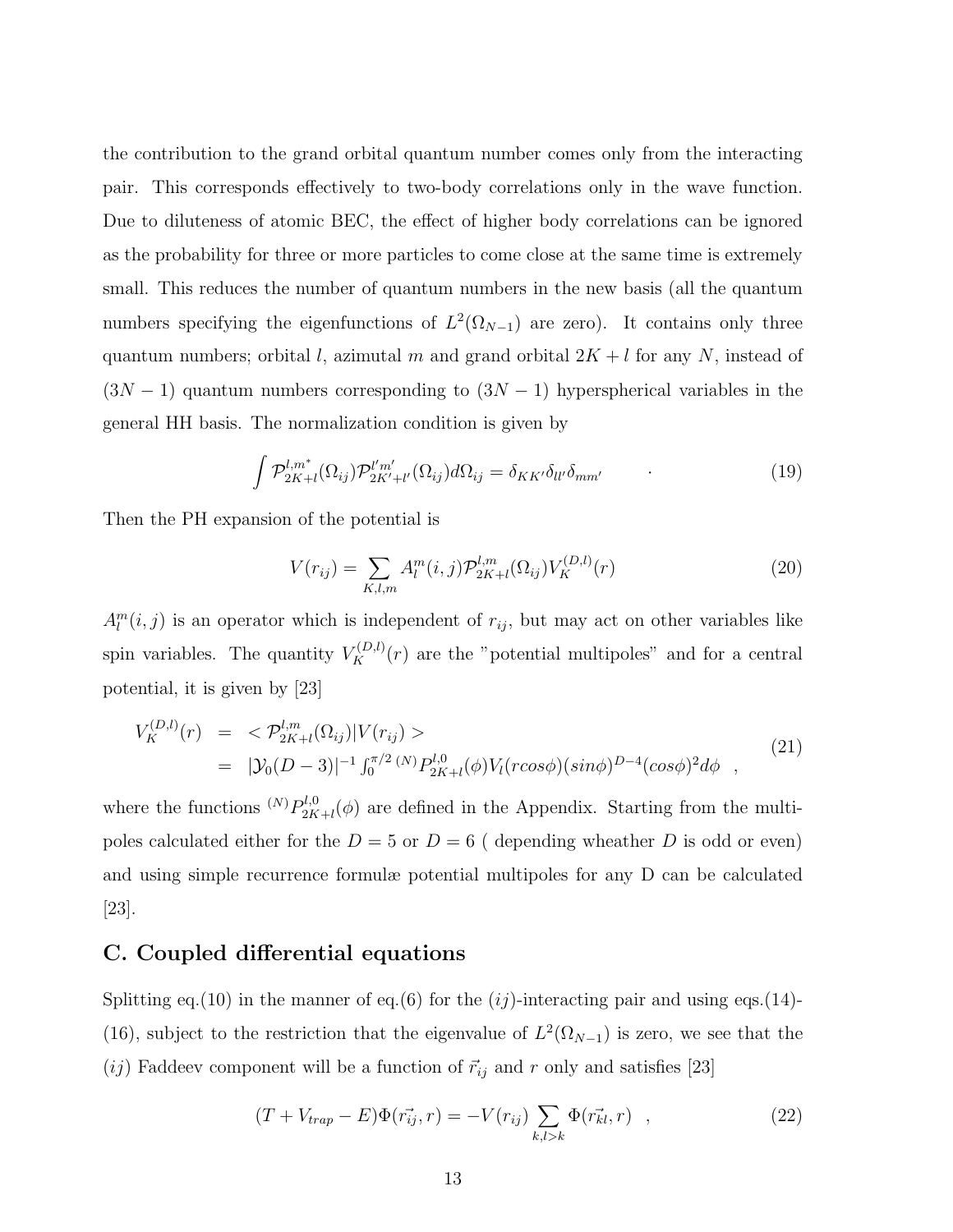where  $\Phi(\vec{r}_{ij}, r)$  differs from the general solution  $\psi_{ij}$  by the fact that it corresponds to eigenvalue zero of the operator  $L^2(\Omega_{N-1})$ . Next expand the wave function  $\Phi(\vec{r}_{ij},r)$  in the complete set of potential harmonics (when  $l$  is a good quantum number) as

$$
\Phi(\vec{r}_{ij}, r) = r^{-\frac{D-1}{2}} \sum_{K'} \mathcal{P}_{2K'+l}^{lm}(\Omega_{ij}) u_{K'}^{l}(r)
$$
\n(23)

Substitution of eq.(23) in eq.(22) and projection on the same basis, leads to the set of coupled differential equations [23]

$$
\left[-\frac{\hbar^2}{m}\frac{d^2}{dr^2} + \frac{\hbar^2}{m}\frac{\mathcal{L}_K(\mathcal{L}_K + 1)}{r^2} + V_{trap}(r) - E\right]u_K^l(r) + \sum_{K'} f_{K'l}^2 V_{KK'}(r)u_{K'}^l(r) = 0 \quad (24)
$$

where

$$
\mathcal{L}_K = 2K + l + \frac{D-3}{2} \nf_{Kl}^2 = \sum_{k,l>k} \langle \mathcal{P}_{2K+l}^{lm}(\Omega_{ij}) | \mathcal{P}_{2K+l}^{lm}(\Omega_{kl}) \rangle
$$
\n(25)

The potential matrix is given by

$$
V_{KK'}(r) = \int \mathcal{P}_{2K+l}^{lm^*}(\Omega_{ij}) V(r_{ij}) \mathcal{P}_{2K'+l}^{lm}(\Omega_{ij}) d\Omega_N
$$
\n(26)

So instead of  $(3N-1)$  angle variables in HHE method, in potential harmonics expansion method (PHEM) the integral invloves only 3 angle variables. It greatly simplifies the calculation of the matrix element for any N.

The quantity  $f_{kl}^2$  of eqs. (24) and (25) is given by [23]

$$
f_{Kl}^2 = 1 + [2(A-2)(-\frac{1}{2})^l P_K^{\alpha\beta}(-\frac{1}{2}) + \frac{(A-2)(A-3)}{2} P_K^{\alpha\beta}(-1)\delta_{l,0}]/P_K^{\alpha\beta}(1) \tag{27}
$$

where  $\alpha = (3A - 8)/2$  and  $\beta = l + \frac{1}{2}$  $\frac{1}{2}$  and  $P_K^{\alpha\beta}(x)$  is the Jacobi polynomial. Multiplying eq. (24) by appropriate constant factors, it can be put in a symmetric form:

$$
\left[-\frac{\hbar^2}{m}\frac{d^2}{dr^2} + \frac{\hbar^2}{mr^2}\left\{\mathcal{L}(\mathcal{L} + 1) + 4K(K + \alpha + \beta + 1)\right\} + V_{trap}(r) - E\right]U_{Kl}(r)
$$
\n
$$
+ \sum_{K'} \overline{V}_{KK'}(r)U_{K'l}(r) = 0
$$
\n(28)

where  $\mathcal{L} = l + (3A - 6)/2$ , the symmetrized potential matrix  $\overline{V}_{KK'}$  has the form

$$
\overline{V}_{KK'}(r) = f_{Kl} V_{KK'}(r) f_{K'l} (h_{K}^{\alpha\beta} h_{K'}^{\alpha\beta})^{-\frac{1}{2}}
$$
\n(29)

and

$$
U_{Kl}(r) = f_{Kl}(h_K^{\alpha\beta})^{\frac{1}{2}} u_K^l(r) \quad . \tag{30}
$$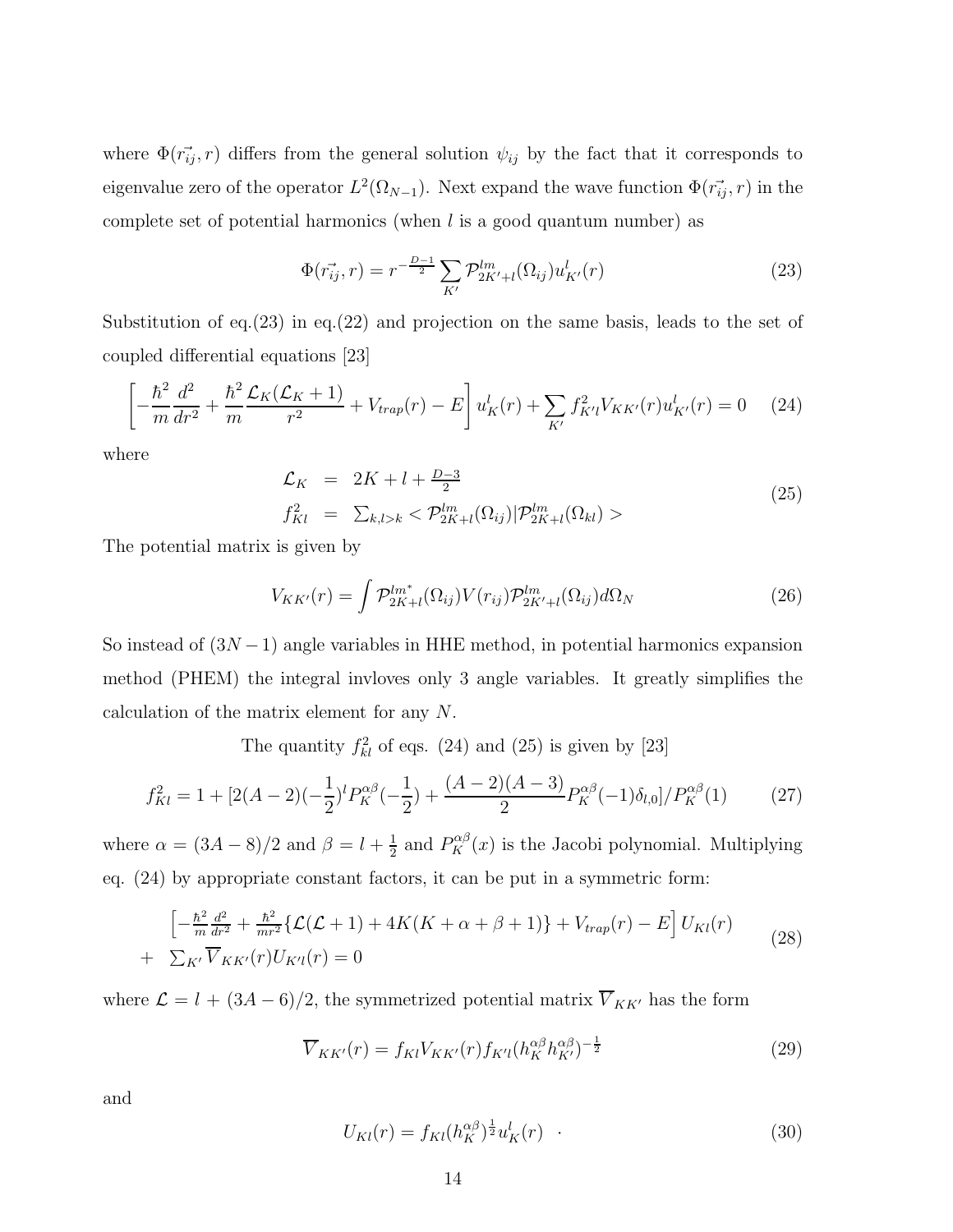Here  $h_K^{\alpha\beta}$  is the norm of the Jacobi polynomial  $P_K^{\alpha\beta}(x)$  [24]. The potential matrix element is obtained from eq. (26), using eq. (17) and eq. (42) of Appendix, in the form

$$
V_{KK'}(r) = \int_{-1}^{+1} P_K^{\alpha\beta}(z) V\left(r\sqrt{\frac{1+z}{2}}\right) P_{K'}^{\alpha\beta}(z) w_l(z) dz,
$$
 (31)

where  $w_l(z) = (1 - z)^{\alpha} (1 + z)^{\beta}$  is the weight function of the Jacobi polynomials [24]. For Gaussian interaction with  $A = 3$ , the integral can be obtained analytically [25], from where one can directly check the numerical accuracy.

## III. Numerical method and results

#### A. Numerical method

For a chosen number of particles  $(A)$  and a chosen interaction potential  $(V(r_{ij}))$ , we calculate the potential matrix for a fixed value of hyperradius  $(r)$  from eqs. (29) and (31) using a multi-point Gauss-Jacobi quadrature. For the present calculation we select  $l = 0$  and truncate the PH expansion basis of eq.(23) to a maximum K value  $(= K_{max})$ . In order to simplify the solution of the set of coupled differential equations, eq.  $(28)$ , we adopt the hyperspherical adiabatic approximation  $(HAA)$  [16,26]. In this approximation it is assumed that the hyperradial motion is slow compared to the hyperangular motions. Hence the latter can be solved adiabatically for a fixed value of r to get an effective potential as a parametric function of  $r$  [16]. This is done by diagonalizing the potential matrix together with the diagonal hypercentrifugal repulsion and the trapping potential for each value of r :

$$
\sum_{K'=1}^{K_{max}} M_{KK'}(r) \ \chi_{K'\lambda}(r) = \omega_{\lambda}(r) \chi_{K\lambda}(r) \tag{32}
$$

where

$$
M_{KK'}(r) = \overline{V}_{KK'}(r) + \left[\frac{\hbar^2}{mr^2} \left\{ \mathcal{L}(\mathcal{L}+1) + 4K(K+\alpha+\beta+1) \right\} + V_{trap}(r) \right] \delta_{KK'} \quad (33)
$$

The lowest eigenvalue gives the "lowest eigen potential ",  $\omega_0(r)$ . As we discussed in the introduction, the hyperradius behaves as the most important collective coordinate and  $\omega_0(r)$  is the potential in which the condensate moves as a "single quantum stuff",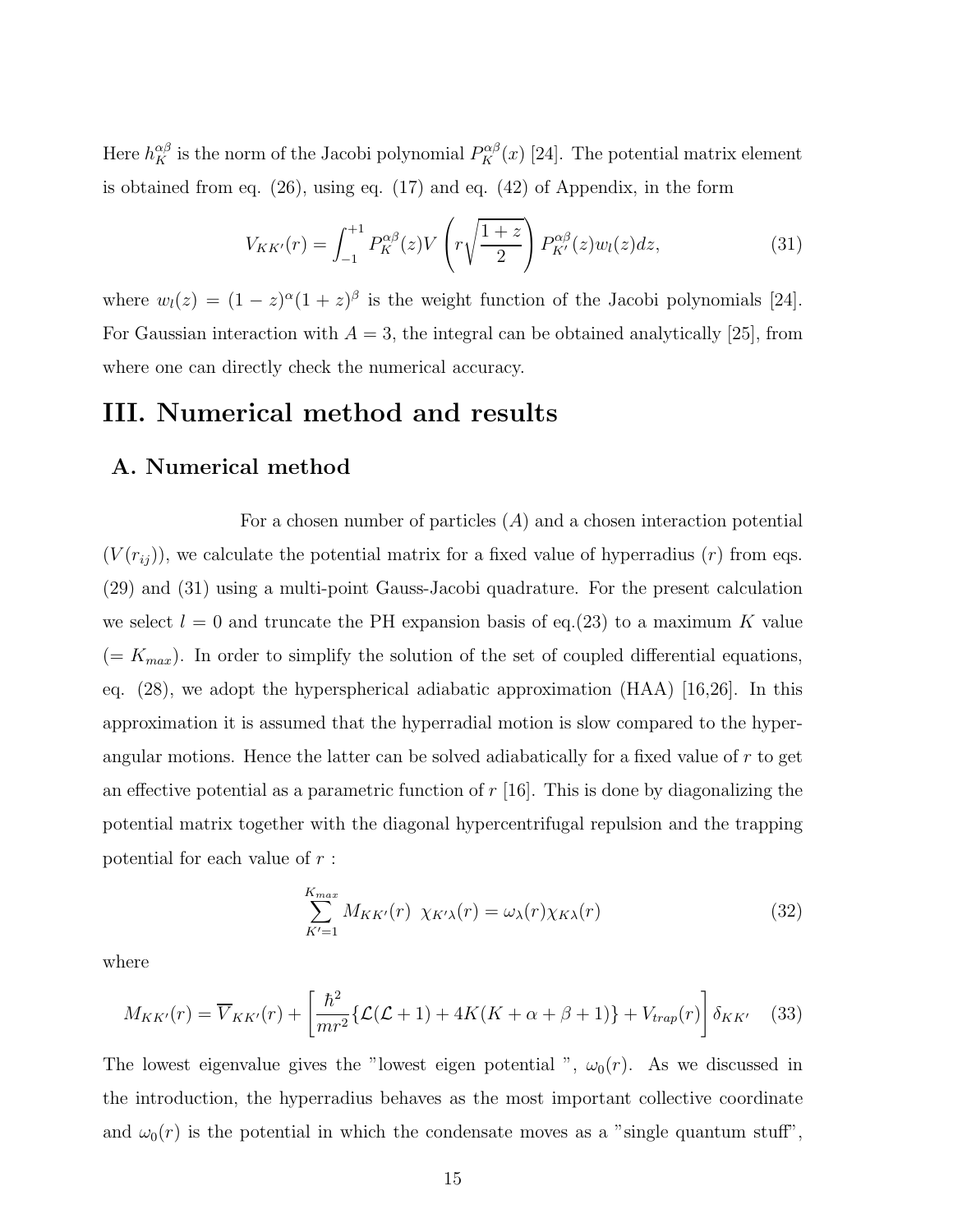except for attractive two-body interactions and  $A > A_{cr}$  (see later). Another collective coordinate is the hyperangle  $\phi$  appearing in the wavefunction through eqs. (23) and (17), which describes the deviations of the condensate from hyperspherically symmetric distribution.

In the HAA approach, an approximate solution of eq. (28) is obtained by solving a single uncoupled differential equation [16]

$$
\left[ -\frac{\hbar^2}{m} \frac{d^2}{dr^2} + \omega_0(r) + \sum_{K=0}^{K_{max}} \left| \frac{d\chi_{K0}(r)}{dr} \right|^2 - E \right] \zeta_0(r) = 0 \quad . \tag{34}
$$

The solution of eq. (34) subject to appropriate boundary conditions on  $\zeta_0(r)$  gives the energy  $E$ , which is an upper bound for the eigen energy of eq. (28). The partial waves of eq.(28) are given in HAA by [16]

$$
U_{Kl}(r) \simeq \zeta_0(r)\chi_{K0}(r) \tag{35}
$$

This approximation is usually called uncoupled adiabatic approximation (UAA) in the literature [16,26]; disregarding the third term on the left side of eq.(34) one gets the so called extreme adiabatic approximation (EAA). It has been shown that the HAA is in very good agreement (having less than 1% error) with the exact solution of the CDE for both atomic [27-29] and nuclear [30-31] cases. Since this is adequate for this preliminary application of this new method, we adopt the HAA, instead of solving the full set of CDE by exact numerical algorithm like the renormalized Numerov method [32].

#### B. Choice of two body interaction potential

In this report we compare our results with those of the GP equation as also with other calculations using a contact  $\delta$ -interaction. But a  $\delta$ -function interaction is not a physical one since it diverges at  $r_{ij} = 0$  and nothing (*e.g.* centrifugal repulsion) can prevent its overwhelming effect. As a result, the Hamiltonian becomes unbound from below for an attractive  $\delta$  interaction. This is manifest in the effective potential  $\omega_0(r)$ , which for a particle number (A) less than a critical value  $(A_{cr})$  produces a local minimum at a finite value of r ( giving rise to a metastable solution), but  $\omega_0(r) \to -\infty$ as  $r \to 0$  for any number of particles (see following subsection, as also ref. [12]). Thus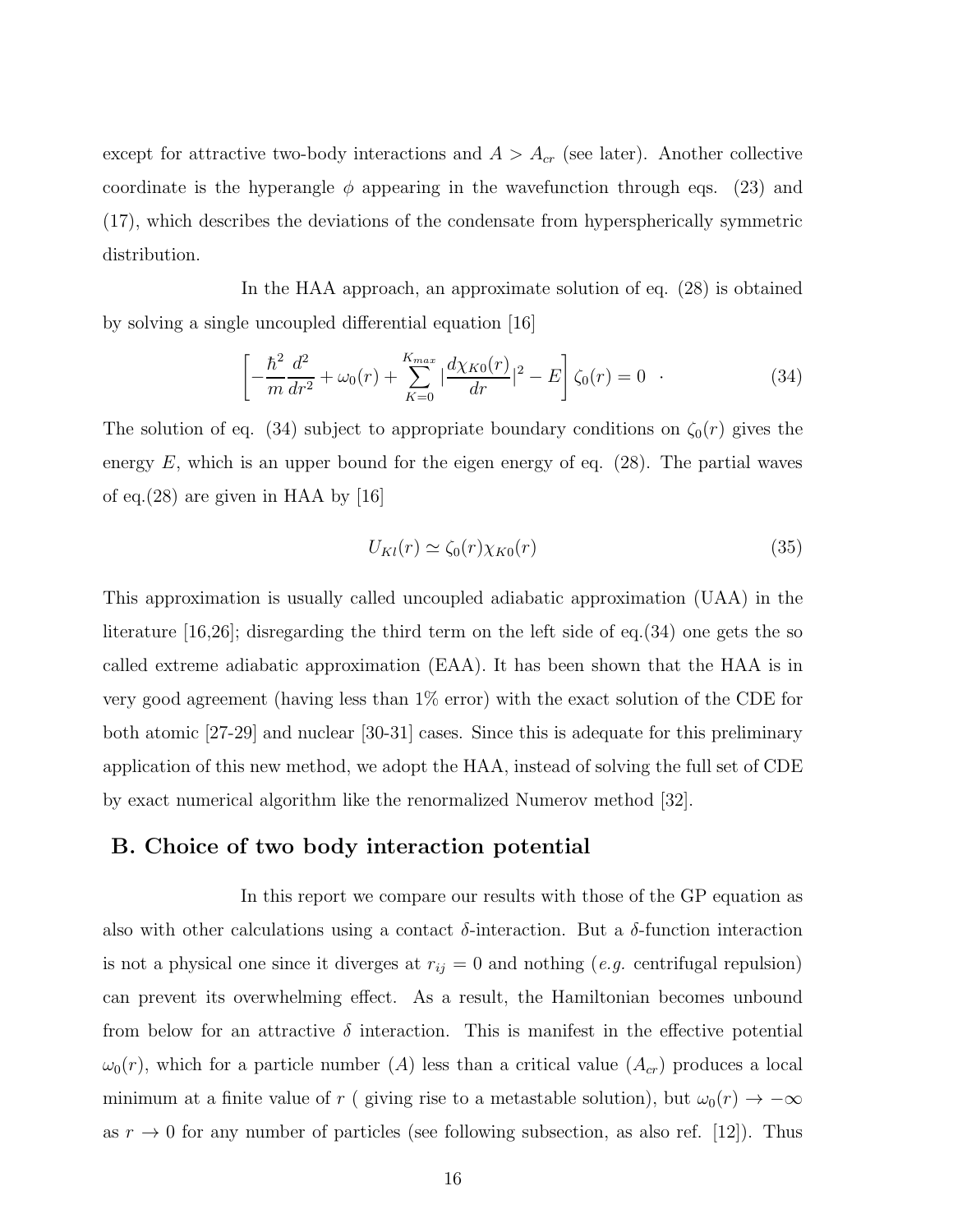there are no rigorously acceptable and stable solution for any A, since the attractive essential singularity at  $r = 0$  will pull the system to  $r \to 0$  and the corresponding wave function will diverge at  $r = 0$ . Although the  $\delta$ -function is particularly convenient for analytic calculations, it is desirable to choose an interaction which would either remain finite or at worst introduce a removable singularity as  $r_{ij} \rightarrow 0$  for attractive cases. Then the hyper centrifugal repulsion in eq.(28) (which is non vanishing even for  $l=0, K = 0$ and increases rapidly as A increases) will not allow the interacting particles to come too close to each other. We thus choose a Gaussian potential of strength  $V_0$  and range  $r_0$ 

$$
V(r_{ij}) = V_0 e^{-\frac{r_{ij}^2}{r_0^2}} \t . \t (36)
$$

Choosing appropriate values of  $V_0$  and  $r_0$ , the potential can be made either soft or stiff. A particular experimental situation at the low temperature limit is characterized by the s-wave scattering length  $(a_{sc})$ . For given values of  $V_0$  and  $r_0$ , one can calculate  $a_{sc}$  by solving the two-body radial Schrödinger equation for positive energies, in the zero energy limit. Alternately, for a suitably chosen value of  $r_0$  and an experimentally known value of  $a_{sc}$  one can find  $V_0$  numerically from the solution of the two-body Schrödinger equation in the  $E \to 0+$  limit. In Fig. 1, we present a plot of calculated  $a_{sc}$  as a function of  $V_0$ for  $r_0 = 0.0855$  o.u.. As is well known,  $a_{sc}$  is positive and monotonically continuous for  $V_0 > 0$ . The scattering length becomes negative as  $V_0$  becomes negative and continues to  $-\infty$  at a particular negative value of  $V_0$ . At this point,  $a_{sc}$  has an infinite discontinuity and as  $V_0$  decreases further,  $a_{sc}$  starts from +  $\infty$  and decreases continuously to  $-\infty$  at a second particular value of  $V_0$ . The first, second, ..., branch of the curve (as  $V_0$  decreases from positive values) correspond respectively to zero, one, ..., two-body bound states. For a stable BEC, we choose the first branch of the curve. From Fig. 1, one notices that for  $r_0 = 0.0855$  o.u., the first discontinuity occurs at about  $V_0 = -184$  o.u.. For  $r_0 =$ 0.005 *o.u.*, this value is much more negative  $(-8.18963 \times 10^5 \text{ o.u.})$ . In the same figure, we also plot the Born approximation for  $a_{sc}$  (corresponding to  $r_0 = 0.0855$  o.u.), given by [12]

$$
a_{sc}^{(B)} = \frac{m}{2\pi\hbar^2} \int d^3r V(\vec{r}) \quad . \tag{37}
$$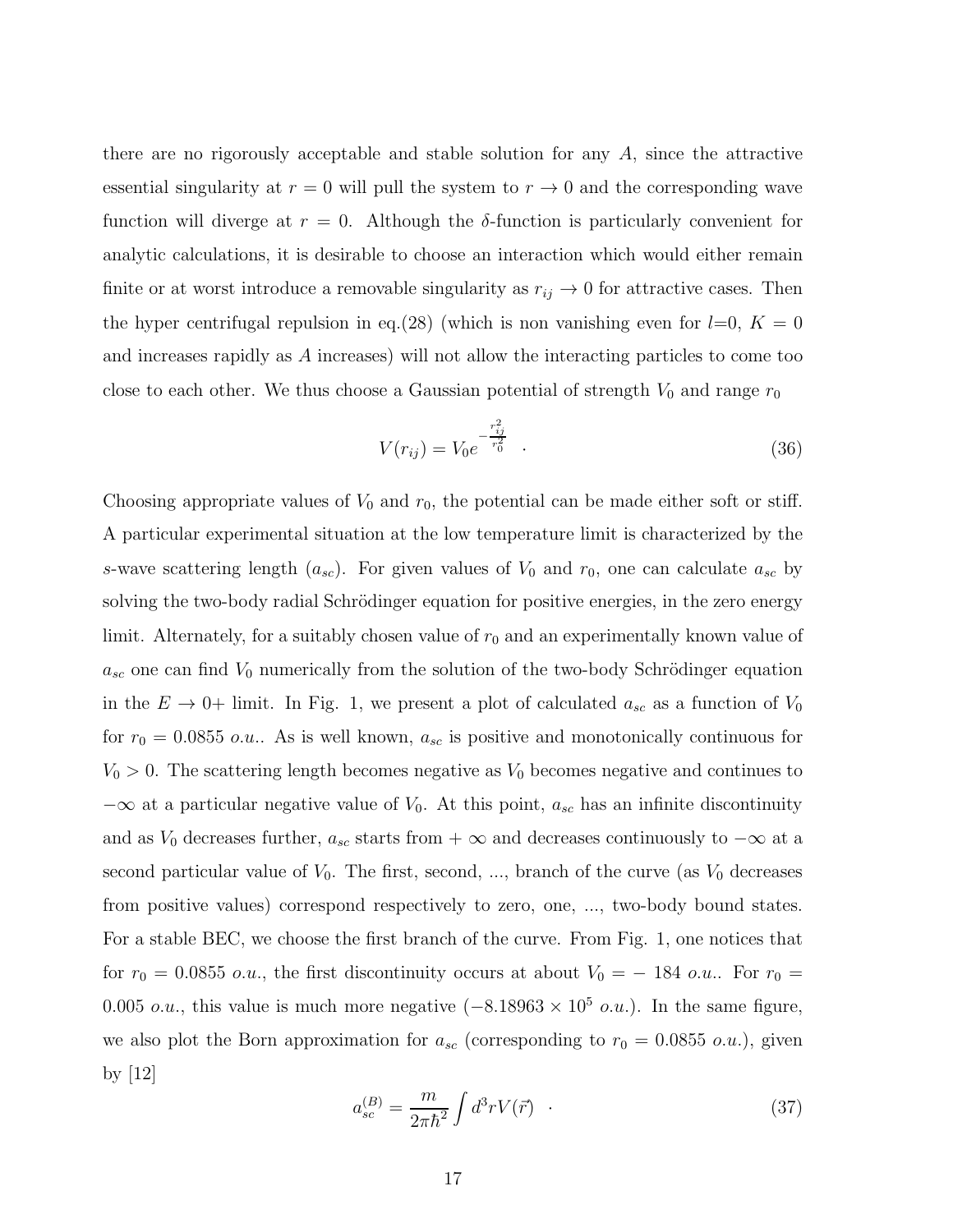For a Gaussian interaction this integral can be done analytically and gives

$$
a_{sc}^{(B)} = \frac{2m}{\hbar^2} V_0 r_0^3 \frac{\sqrt{\pi}}{4}.
$$
\n(38)

From Fig. 1, it is seen that the Born approximation is good only for small values of  $|V_0|$ . In this work, we use the exact result and not the Born approximation. For repulsive potentials, we choose a conveniently small value of  $r_0$  and calculate  $V_0$  by the exact procedure.

Choosing a smaller value of  $r_0$ ,  $V_0$  increases in magnitude and the potential becomes stiffer. For very small values of  $r_0$ ,  $V(r_{ij})$  simulates a  $\delta$ -function. For attractive interactions, we perform a model calculation with chosen values of  $r_0$  and  $V_0$ .

#### C. Results

With this choice of potential we have solved the CDE eq.(28) for various number of particles. We use oscillator units  $(o.u.)$  in which energy and length are expressed in units of oscillator energy and oscillator length ( $\hbar\omega$  and  $\sqrt{\frac{\hbar}{m\omega}}$  respectively, where  $\omega$  is the circular frequency of the harmonic confining potential). The matrix element, eq. (31), has been calculated by a multi-point Gauss-Jacobi quadrature, the number of points being decided by the condition of convergence of a typical matrix element. We first verify that our results are independent of the choice of  $r_0$ , if  $V_0$  is appropriately calculated using two-body Schrödinger equation, so that  $a_{sc}$  has the same value (100) Bohr for  $87Rb$ , which has a repulsive interaction). In a few representative calculations, the ground state energy and low lying excitation spectrum of the condensate containing A particles have been found to be stable within numerical errors, for several values of  $r_0$ ranging from 0.1 o.u. to 0.005 o.u. As for example, the ground state energy per particle for a condensate containing  $A = 10$  bosons approaches a convergence as  $r_0$  decreases from 0.1 to 0.005. Relative change in the energy per particle from  $r_0 = 0.01$  *o.u.* to 0.005 *o.u.* is only about 0.012%. As  $r_0$  decreases, the calculation of the matrix elements as also the solution of eq. (34) become extremely CPU time consuming. This is because for very small  $r_0$ , one has to introduce very fine r-mesh intervals ( typically  $10^{-5}$  o.u.), which increases CPU time enormously. To keep the numerical calculations manageable,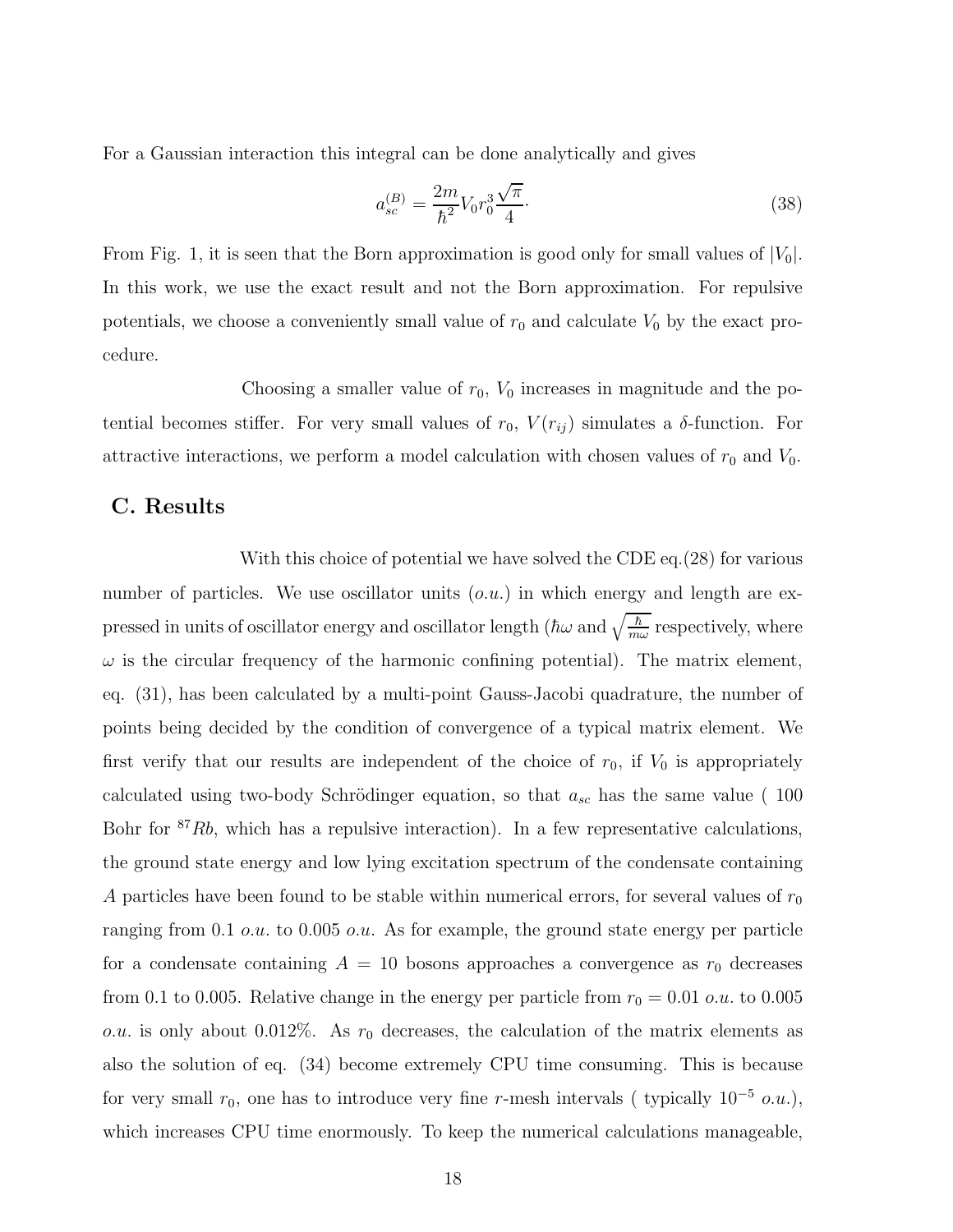we choose  $r_0 = 0.005$  *o.u.* and  $V_0 = 3.1985 \times 10^6$  *o.u.* (which corresponds to JILA <sup>87</sup>Rb experiments with  $a_{sc} = 100$  Bohr and trap frequency  $\nu = 200$  Hz). We next test the convergence of our results as  $K_{max}$  increases by calculating the ground state energy per particle of the condensate for  $V_0 = 3.1985 \times 10^6$  *o.u.* and  $r_0 = 0.005$  *o.u.* Our results are presented in Table 1. It is seen that the energy per particle converges quite rapidly as  $K_{max}$  increases. For example, for  $A = 20$ , the change in energy is less than 0.001% as  $K_{max}$  increases from 2 to 10. Another interesting observation is that the ground state energy *decreases* as  $K_{max}$  increases, which is consistent with the Rayleigh-Ritz principle. Thus it is reassuring that our method is working satisfactorily and is fast converging.

However a numerical difficulty appears as the particle number  $(A)$  and  $K_{max}$  increase. The quantity  $\alpha$  increases rapidly with A, (e.g.,  $\alpha = 0.5$  for  $A = 3$  and  $\alpha$ = 71 for  $A = 50$ ), while  $\beta$  remains constant at  $\frac{1}{2}$  (for  $l = 0$ ). Thus the Jacobi polynomial  $(P_n^{\alpha,\beta}(z))$  as also its weight function  $(w_l(z))$  are highly asymmetric functions in the interval  $[-1,1]$  (see ref.  $[24]$ ). They have tremendous variation in their values (e.g.  $2^{\alpha}$  to zero) as the argument varies from -1 to +1 for large A. Furthermore  $w_l(z)$  increases from 0 to  $2^{\alpha}$  within a *very small interval* close to  $z = -1$ , for large  $\alpha$ . In addition,  $P_n^{\alpha,\beta}(z)$  has n nodes in the interval  $[-1,1]$ . Hence unavoidable numerical error creeps into the numerical integration of the potential matrix, using eq. (31). Consequently the calculated energy per particle and other physical quantities show irregularity for  $A \geq 40$ , as also for smaller A with large  $K_{max}$ . Therefore we have restricted A to 35. Even for  $15 \le A \le 35$ , some results for large  $K_{max}$  are not reliable. Hence these have been left out in Table 1. In all subsequent calculations, we keep  $K_{max} = 4$ . We are at present trying to overcome these difficulties for large A by improved numerical techniques.

In Fig. 2, we present a plot of the lowest eigen potential in EAA for A = 20, for a model replusive interaction with  $V_0 = 20$  *o.u.* and  $r_0 = 0.1$  *o.u.* (dotted curve) corresponding to  $a_{sc} = 0.01553$  o.u. (224.3 Bohr). In the same figure, we also include the non-interacting  $(V_0 = 0, a_{sc} = 0)$  case (continuous curve), which naturally lies below the repulsive interaction ( $a_{sc} > 0$ ) curve. In Fig. 3, we plot  $\omega_0(r)$  for an attractive interaction, *viz.*,  $V_0 = -100$  *o.u.*,  $r_0 = 0.0855$  *o.u* (note from Fig. 1 that this corresponds to zero two-body bound state and  $a_{sc} = -0.1176$  *o.u.*) for  $A = 10$ . Since we cannot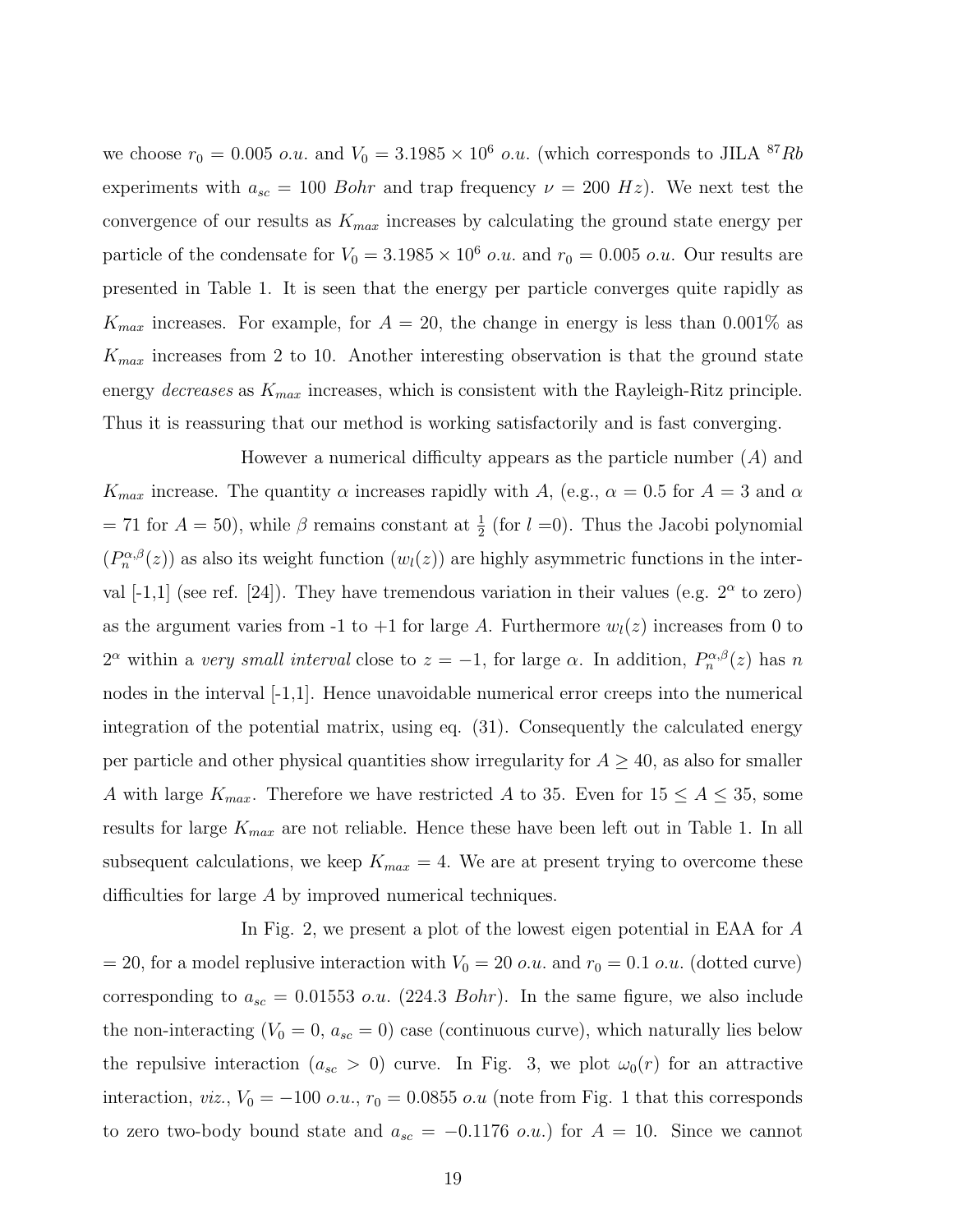go to large values of A due to numerical problems mentioned above, we keep A small and increase  $V_0$  to study the critical behaviour (see below) at a lower value of A. Both these curves have the general features same as those found in earlier calculations using K-harmonics approximation [13]. Fig. 3 shows a metastable region with a local minimum of  $\omega_0(r)$ , which is preceded by a collapse region for smaller r. As A increases above a critical value  $(A_{cr})$ , the metastable region disappears. This is seen in Fig. 4 for  $A = 16$ for the same  $V_0$  and  $r_0$ . These features are the same as reported earlier [13]. However, in our case, since  $V(r)$  is finite for  $r \to 0$ , and the repulsive centrifugal term goes as  $\frac{1}{r^2}$ , there is no real collapse. For very small r,  $\omega_0(r)$  becomes strongly repulsive even for an attractive two body interaction. This is represented by the dotted lines in Figs. 3 and 4. Note that the dotted and continuous parts together constitute the entire calculated  $\omega_0(r)$  curve. The small r (repulsive) part is plotted with a different (dotted) curve to emphasize that the remaining part (continuous portion) of  $\omega_0(r)$  has the same behaviour as obtained with attractive contact interaction in ref. [13]. Only the dotted part differs remarkably from the corresponding part in ref. [13]. In reality for  $A > A_{cr}$ , there is a very narrow and deep well at a small value of  $r$ ; hence all the particles will be trapped within this well. As the particles come within a small region, corresponding to a small value of  $r$ , the density of the condensate increases, and due to increased three and higher body collisions, molecule formation takes place with the disappearance of the BEC. The deep and narrow well in  $\omega_0(r)$  near the origin, for an attractive two-body interaction with  $A > A_{cr}$ , can support a lowlying, highly localized bound state, which describes the formation of molecules. Although this is the lowest lying state in the corresponding  $\omega_0(r)$ , it does not represent the ground state of the condensate, which has already "collapsed". This gives a realistic scenario of what happens as A increases above  $A_{cr}$  for attractive interactions. For an attractive  $\delta$ -function interaction, the lack of a rigorous solution fails to give a realistic picture and one talks of a "collapse of the condensate" in a qualitative fashion.

We next calculate first three excited states for different number of particles (A) in the condensate. These are shown in Fig. 5. Values of  $E_n^{ex}$  for  $n = 1, 2, 3$  have been represented by diamonds, pluses and squares respectively. The excitation energy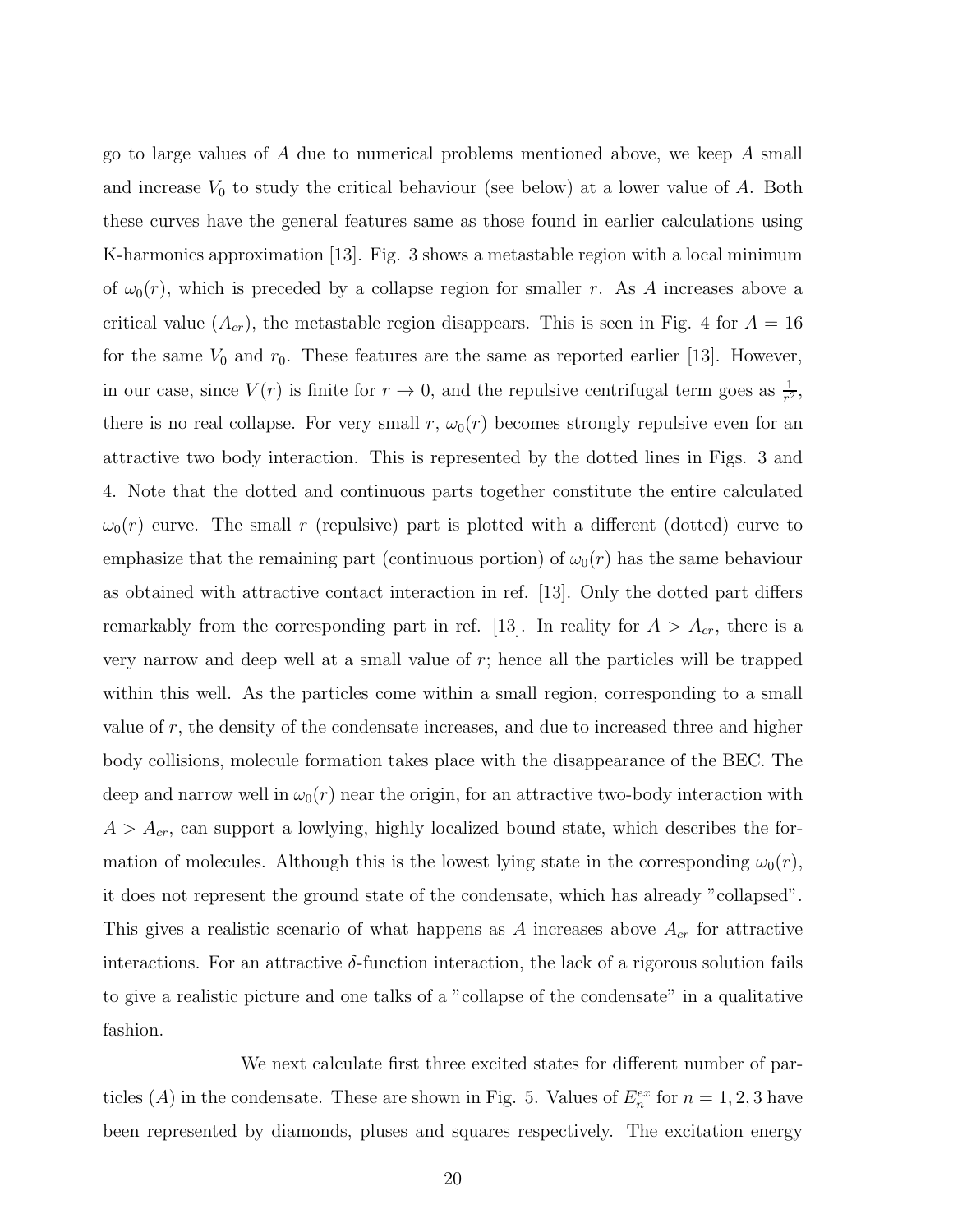increases slowly with A. They agree fairly well with the K-harmonic approximation [13]. In Table 2, we present numerical values and notice that the excitation energies increase gradually with A.

In Fig. 6, we plot the ground state wave function,  $\zeta_0(r)$ , as a function of the global length  $r$  for various values of  $A$ . It is seen that as the particle number increases, the peak of  $\zeta_0(r)$  shifts towards larger values of r. This is understandable, since for large A, the total repulsion of all the pairs increases as  $A<sup>2</sup>$  and particles are pushed outwards, by the A-dependent hypercentrifugal repulsion in eq. (28).

Finally we calculate and plot the ground state energy per particle  $(E_0/A - \frac{3}{2})$  $\frac{3}{2}\hbar\omega$ ) as a function of  $Aa_{sc}$  for selected values of A (10, 20 and 30) for a repulsive interaction in Fig. 7. Corresponding curves are from the bottom upwards respectively. We compare these with the corresponding values calculated from the GP equation. This curve is the top most in Fig. 7. One notices that our results approach the GP result as  $A$ increases for a fixed  $Aa_{sc}$ , as expected. We also note that our energies are below those of the GP equation, indicating once again a better result from the variational point of view. Fig. 7 agrees qualitatively with a similar figure of ref. [19], where exact diagonalization of the Hamiltonian was performed for one and two dimensional condensates respectively.

### IV. Conclusions

In this communication, we have investigated the  $T = 0$  properties of a Bose-Einstein condensate (BEC), consisting of A atoms (bosons) trapped by an external field and interacting *via* realistic two-body interactions. An *ab initio* treatment of the Schrödinger equation involves  $3(A-1)$  degrees of freedom for the relative motion. Use of traditional hyperspherical harmonics expansion (HHE) method is impossible for  $A > 3$ , due to tremendous and mounting complexity of the method as particle number increases beyond three. We circumvent this difficulty by exploiting the subset of potential harmonics (PM) basis, instead of the full set of hyperspherical harmonics (HH) basis. The PH basis is obtained as the subset of HH needed for expanding the two-body potential for the interacting pair. The choice of PH basis corresponds to inclusion of two-body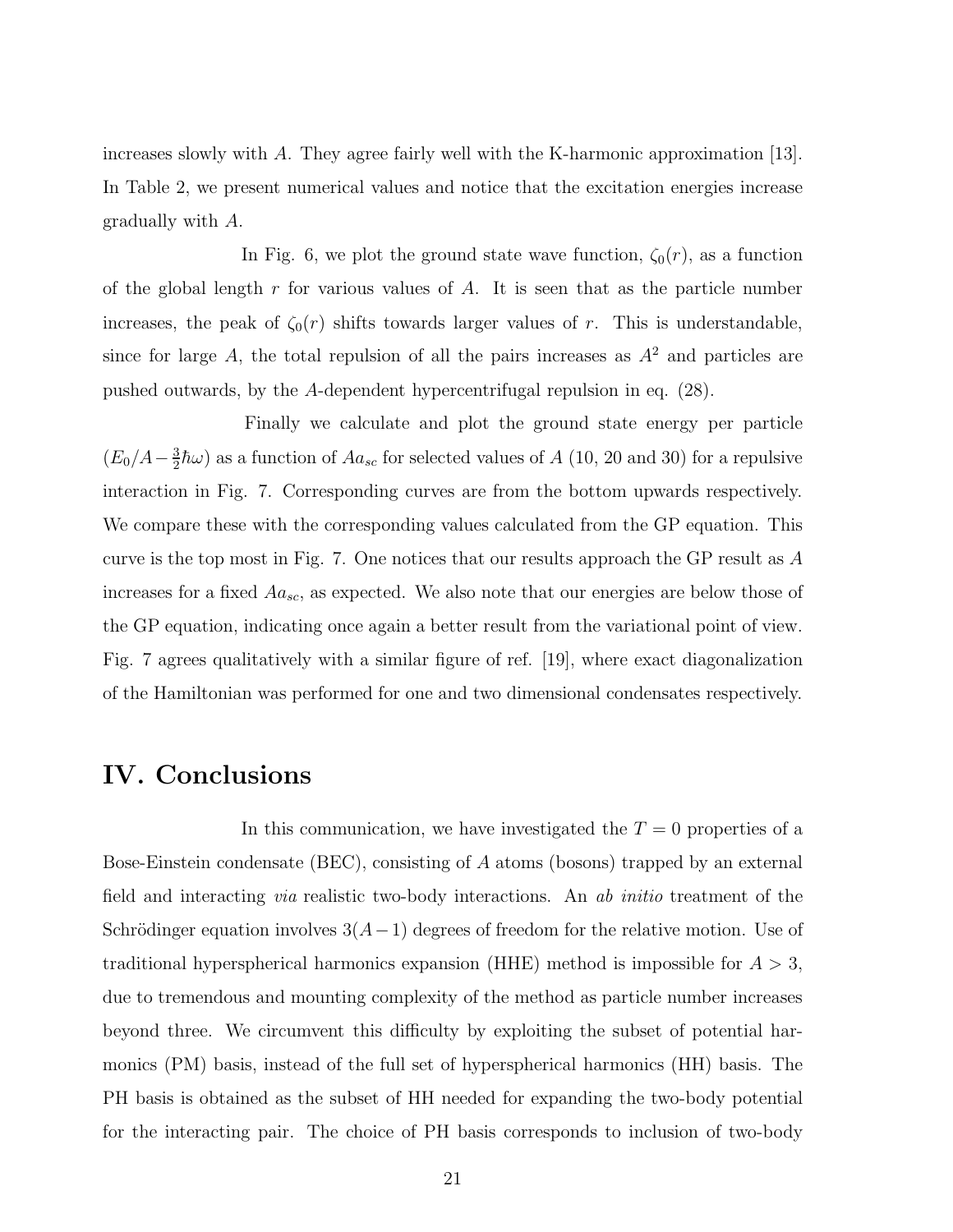correlations and disregard of all higher-body correlations in the condensate. On the other hand, two-body correlations are very important in BEC and cannot be disregarded as in mean field theories or the GP equation. This assumption is exactly appropriate for the BEC, since for practical realization of BEC, the density of atoms must be kept so low that there are practically no three and higher body collisions. Existence of the latter type of collisions would facilitate formation of molecules and consequent depletion of the condensate. As a consequence of this assumption, *only four* active degrees of freedom of the condensate (instead of a total of  $3A - 3$  degrees of freedom for the relative motion of the A particle system) are physically important - these are constituted by the global length (hyperradius, r) and the three active angle variables of the PH. In effect one *freezes* the remaining  $(3A - 7)$  angle variables of PH. This leads to a tremendous simplification of the actual numerical calculation. Since we make Faddeev like decomposition of the full wave function, an appropriate symmetrization of the wave function under exchange of the interacting pair guarantees full symmetrization. Moreover, the potential matrix elements involve integrals over *only three* angle variables, leading to an immense reduction in the complexity of the numerical procedure for A. Since there are no theoretical restrictions on A, this opens the possibility of an approximate but very reliable, *ab initio* solution of the large but finite body condensate. However, a numerical difficulty arises due to the fact that the parameter  $\alpha = (3A - 8)/2$  of the Jacobi polynomials,  $P_n^{\alpha,\beta}(x)$ , and its associated weight function, become very large as A increases. These cause numerical problems, for  $A \geq 40$ . We are at present attempting to remove this difficulty by appropriate numerical procedure. In the present report, we restrict ourselves to  $A \leq 35$ , for which reliable calculations are possible.

We have compared our results with earlier calculations for  $A = 3$  [12], K-harmonic approximation [13], exact diagonalization of the Hamiltonian in one and two dimensions [19] as also with the predictions of the GP equation [8]. As a preliminary calculation we have taken two-body Gaussian interactions of varying range. Our results agree qualitatively with the previous ones, most of which use a contact interaction. This demonstrates the reliability and feasibility of our method. Thus a reliable *ab initio* calculation for a large but finite number of atoms in a condensate, where individual particles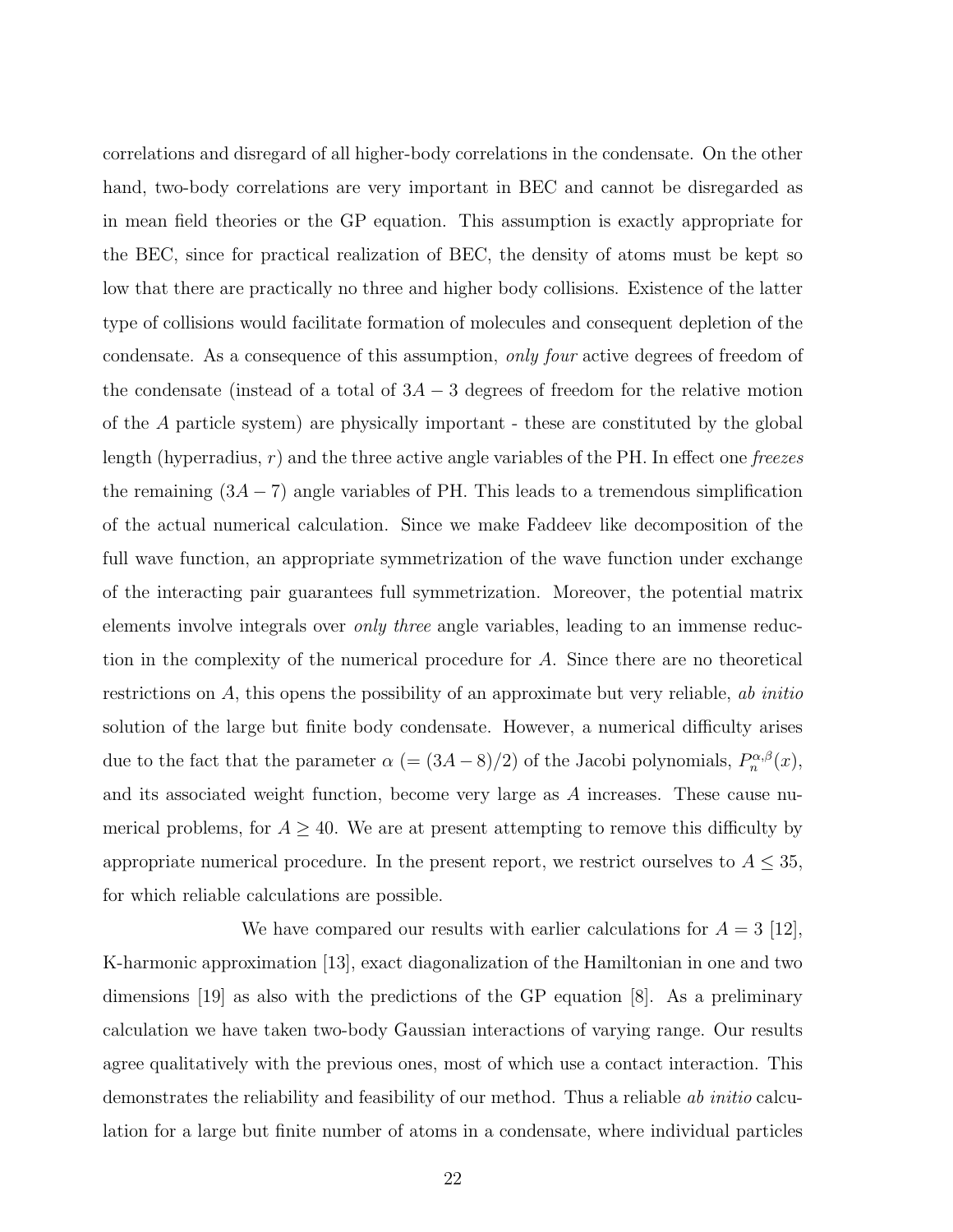interact via realistic two-body interactions, appears feasible. Extension of our method to larger number of particles as also use of more realistic two-body interaction is underway.

### Acknowledgements

This work has been supported by a grant from the Department of Science and Technology (DST), Government of India under a research project. One of the authors (BC) wishes to thank Prof. D. K. Watson for providing a Post-doctoral fellowship at the University of Oklahoma (U.S.A.), where part of the work was done. She also wishes to thank Dr. B. A. McKinney for providing the code for solving the GP equation.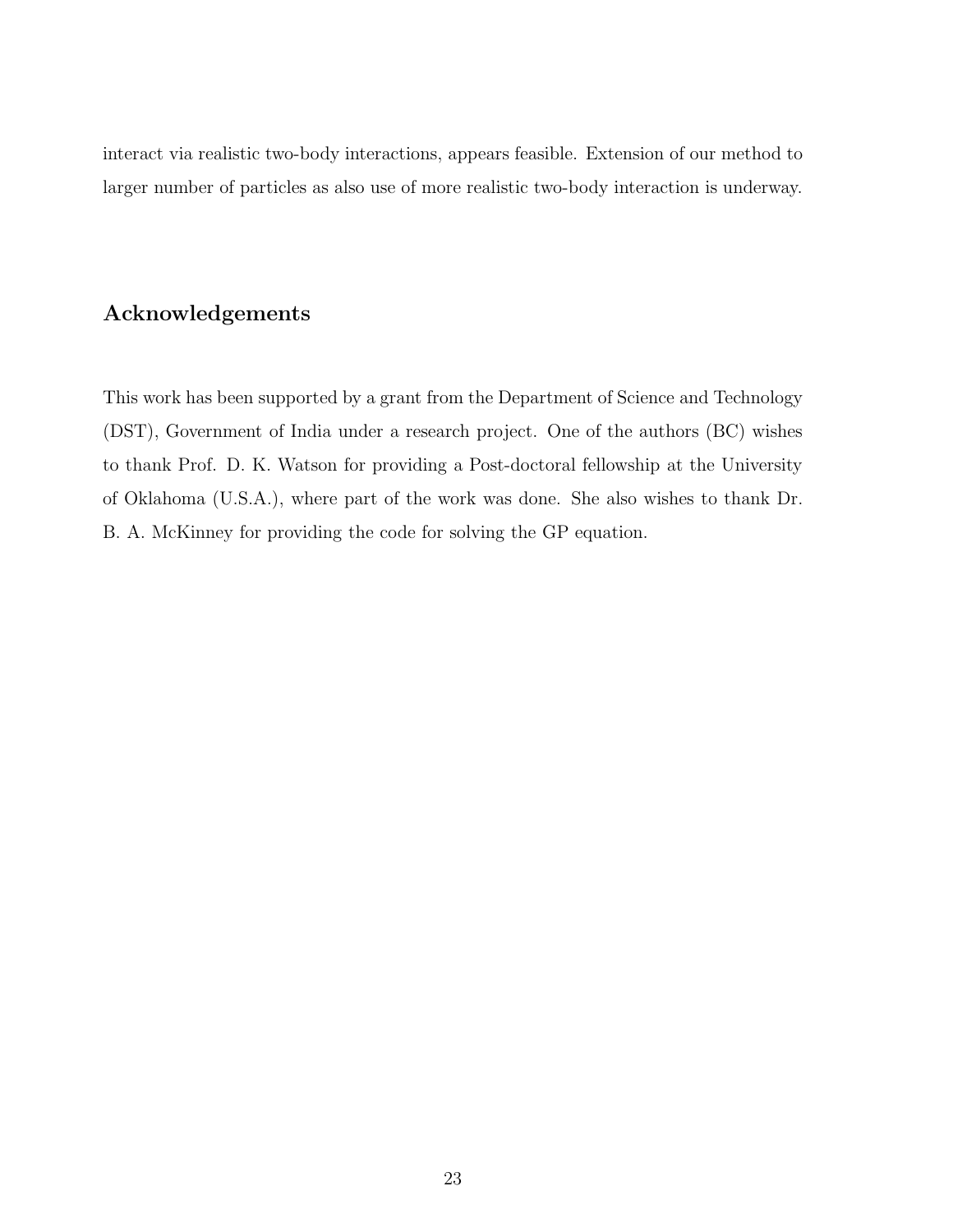# Appendix

# Hyperspherical variables and hyperspherical harmonics

### A1 : Hyperspherical variables

The relative motion of the  $A = (N + 1)$  particle system is described in terms of N Jacobi coordinates defined by eq.  $(8)$  and having 3N degrees of freedom. An equivalent set of hyperspherical variables is constituted by the hyperradius  $(r)$  defined by eq.(11), 2N spherical polar angles of  $\vec{\zeta}_1, \vec{\zeta}_2, ..., \vec{\zeta}_N$  and  $(N-1)$  hyperangles  $\{\phi_2, \phi_3, ..., \phi_N\}$ giving the length of the Jacobi vectors  $\vec{\zeta}_1, \vec{\zeta}_2, ..., \vec{\zeta}_N$ , through

$$
\zeta_N = r \cos\phi_N
$$
  
\n
$$
\zeta_{N-1} = r \sin\phi_N \cos\phi_{N-1}
$$
  
\n
$$
\zeta_{N-2} = r \sin\phi_N \sin\phi_{N-1} \cos\phi_{N-2}
$$
  
\n
$$
\zeta_2 = r \sin\phi_N \sin\phi_{N-1}...\sin\phi_3 \cos\phi_2
$$
  
\n
$$
\zeta_1 = r \sin\phi_N \sin\phi_{N-1}...\sin\phi_3 \sin\phi_2
$$
  
\n
$$
(\phi_1 = 0)
$$

Eq. (39) automatically satisfies eq. (11).

#### A2. Grand orbital operator

The general grand orbital operator,  $L^2(\Omega_N)$  of eq. (15) is defined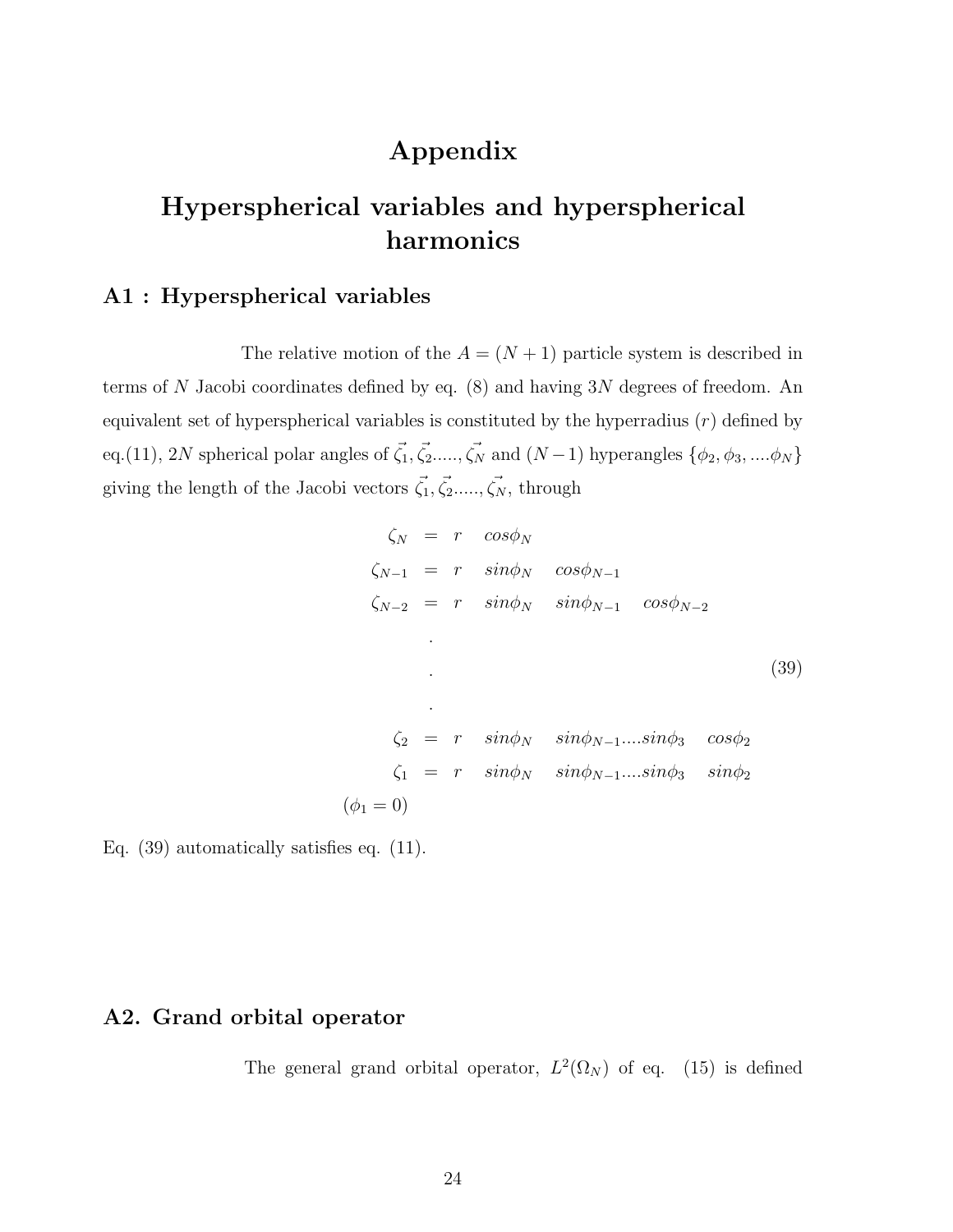through [14]

$$
L_i^2(\Omega_i) = \frac{\partial^2}{\partial \phi_i^2} + [3(i-2)cot\phi_i + 2(cot\phi_i - tan\phi_i)]\frac{\partial}{\partial \phi_i} + \frac{l^2(\omega_i)}{cos^2\phi_i} + \frac{L_{i-1}^2(\Omega_{i-1})}{sin^2\phi_i}
$$
  
=  $4(1 - z_i^2)\frac{\partial^2}{\partial z_i^2} + 6[2 - i(1 + z_i)]\frac{\partial}{\partial z_i} + 2\frac{l^2(\omega_i)}{1 + z_i} + 2\frac{L_{i-1}^2(\Omega_{i-1})}{1 - z_i}$  (40)  
(*i* = 2, .........*N*)

where  $z_i = \cos 2\phi_i$ ,  $\omega_i$  represents the set of two polar angles of  $\vec{\zeta}_i$  and  $\phi_i$ 's are given by eq. (39). Note that  $L_1^2(\Omega_1) = l^2(\omega_1)$  and  $L_N^2(\Omega_N) \equiv L^2(\Omega_N)$  appear in eq. (15).

### A3. Hyperspherical harmonics

An eigenfunction of  $L^2(\Omega_N)$  is called hyperspherical harmonics (HH) and is given (without angular momentum coupling) by [34]

$$
Y_{[\mathcal{L}]}(\Omega_N) = Y_{l_1m_1}(\omega_1) \prod_{j=2}^N Y_{l_jm_j}(\omega_j)^{(j)} P_{\mathcal{L}_j}^{l_j, \mathcal{L}_{j-1}}(\phi_j)
$$
(41)

where

$$
^{(j)}P_{\mathcal{L}_j}^{l_j,\mathcal{L}_{j-1}}(\phi_j) = \left\{ \frac{2\nu_j \Gamma(\nu_j - n_j) \Gamma(n_j + 1)}{\Gamma(\nu_j - n_j - l_j - \frac{1}{2}) \Gamma(n_j + l_j + \frac{3}{2})} \right\}^{\frac{1}{2}} \left( \cos 2\phi_j \right) \quad (j = 2, 3, ..., N)
$$
\n
$$
(42)
$$

with

$$
\nu_j = \nu_{j-1} + 2n_j + l_j + \frac{3}{2}
$$
  
=  $\mathcal{L}_j + \frac{3j}{2} - 1$   
=  $\mathcal{L}_{j-1} + 2n_j + l_j + \frac{3j}{2} - 1$   
(43)  
 $(j = 2, 3, ..., N)$ 

In eq. (42)  $P_n^{\alpha,\beta}(x)$  is a Jacobi Polynomial. In eq. (41), [ $\mathcal{L}$ ] representa the set of quantum numbers  $\{(l_1, m_1), (l_2, m_2), ..., (l_N, m_N), n_2, n_3, ..., n_N\}$  for a fixed value of grand orbital quantum number  $\mathcal{L} = \mathcal{L}_N$ . The quantum number  $\mathcal{L}_i$  is defined through

$$
\mathcal{L}_i = \mathcal{L}_{i-1} + 2n_i + l_i \tag{44}
$$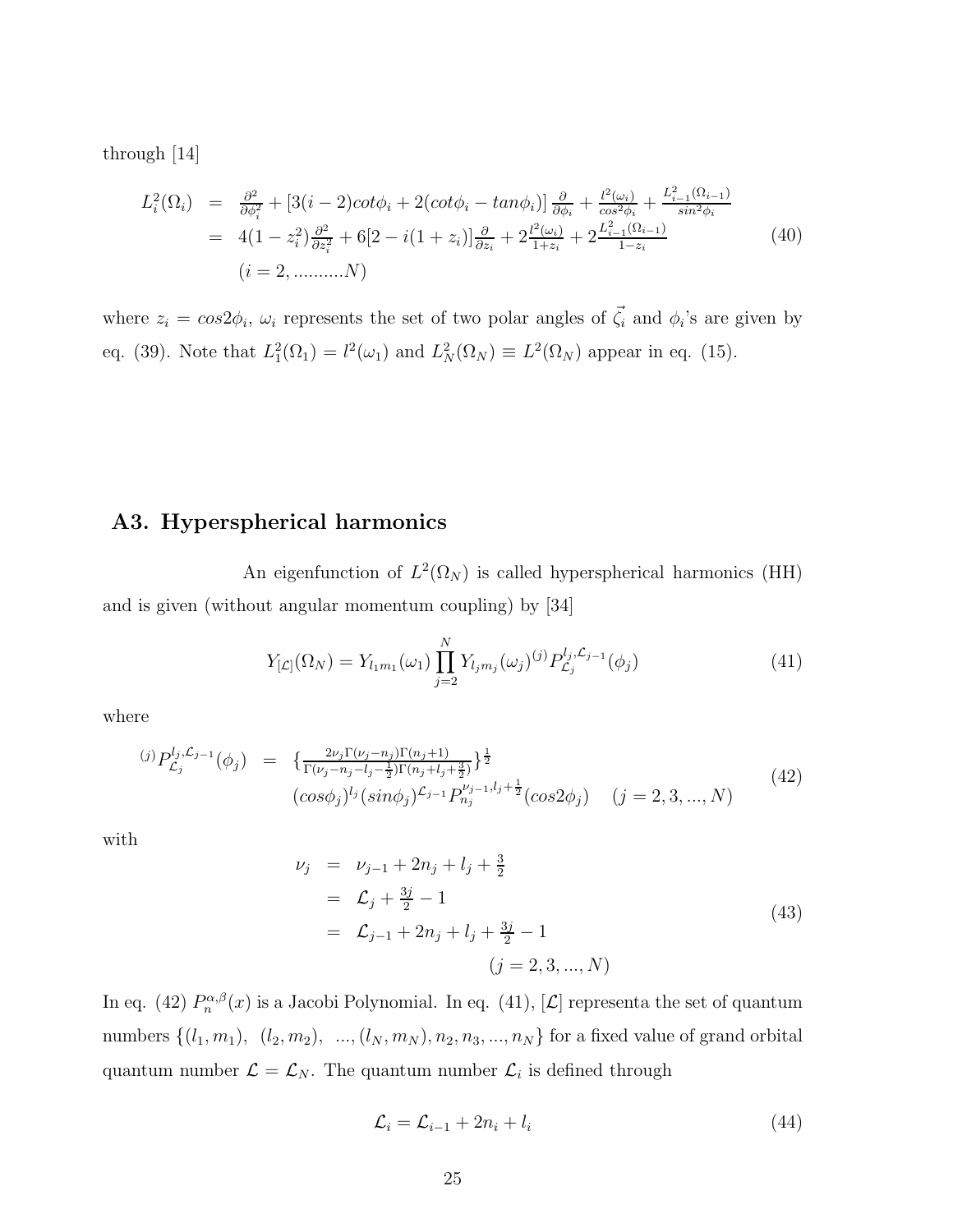with  $\mathcal{L}_1 = l_1$ . Hence

$$
\mathcal{L} \equiv \mathcal{L}_N = l_1 + \sum_{j=2}^N (2n_j + l_j) \tag{45}
$$

The HH of eq. (41) forms the uncoupled basis. For systems with a good orbital angular momemtum  $\vec{L} = \vec{l_1} + \vec{l_2} + ... + \vec{l_N}$ , one has to couple the individual orbital angular momenta - then the projection quantum numbers  $m_1, m_2, ..., m_N$  are replaced by the  $(N-1)$  intermediately coupled angular momenta and the projection M of  $\vec{L}$ .

The potential harmonics (PH) given by eq. (17) corresponds to  $l_N = l$ ,  $l_1 = l_2 = l_3 = \dots = l_{N-1} = 0$ , such that  $L = l_N = l$ ,  $M = m_N = m$  and grand orbital  $\mathcal{L}$  $\equiv \mathcal{L}_N = 2K + l$  with  $n_2 = n_3 = ... = n_{N-1} = 0$  and  $K = n_N$ . Substitution of these in eqs. (41) - (43) gives the PH of eq. (17).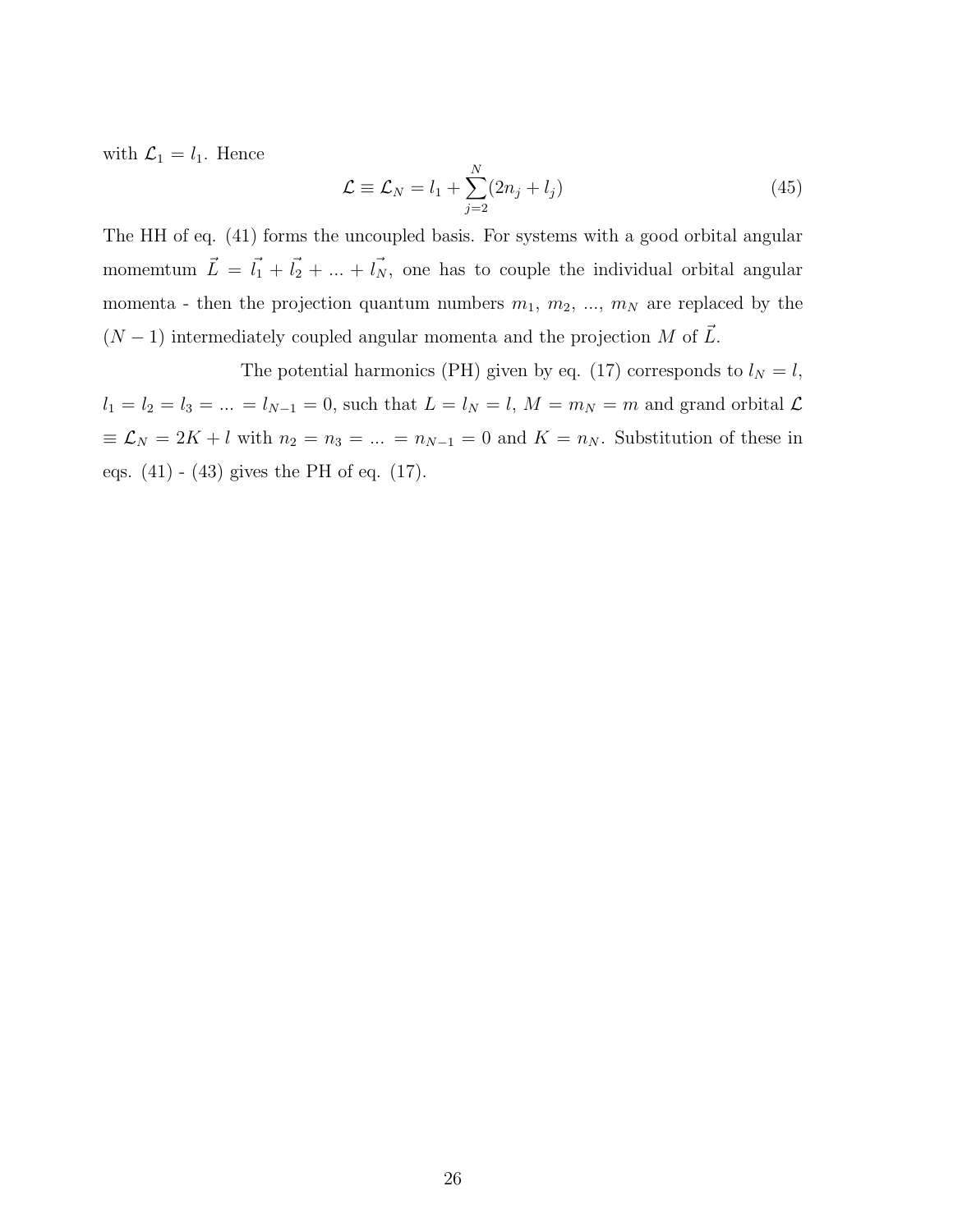## References

- [1] S. N. Bose, Z. Phys. 26 (1924) 178
- [2] A. Einstein, Sitzber. Kgl. Preuss. Akad. Wiss. (1924) 261
- [3] A. Einstein, Sitzber. Kgl. Preuss. Akad. Wiss. (1925) 3
- [4] K. B. Davis *et al*, Phys. Rev. 75 (1995) 3969
- [5] C. C. Brady *et al*, Phys. Rev. 75 (1995) 1687
- [6] M. H. Anderson *et al* Science 269 (1995) 198
- [7] G. Byam and C. J. Pethick, Phys. Rev. Lett. 76 (1996) 6
- [8] F. Dalfovo, S. Giorgini, L. P. Pitaevskii and S. Stingari, Rev. Mod. Phys. 71 (1999) 463
- [9] B. D. Esry, Phys. Rev. A55 (1997) 1147
- [10] C. J. Pethik and H. Smith, Bose-Einstein Condensation in Dilute Gases (Cambridge University Press, Cambridge, 2001)
- [11] A. J. Leggett, Rev. Mod. Phys. 73 (2001) 307
- [12] B. D. Esry and C. H. Greene, Phys. Rev. A60 (1999) 1451
- [13] J. L. Bohn, B. D. Esry and C. H. Greene, Phys. Rev. A58 (1998) 584
- [14] J. L. Ballot and M. Fabre de la Ripelle, Ann. Phys. (N.Y.) 127 (1980) 62
- [15] T. K. Das, R. Chattopadhyay and P. K. Mukherjee, Phys. Rev. A50 (1994) 3521
- [16] T. K. Das, H. T. Coelho and M. Fabre de la Ripelle, Phys. Rev. C26 (1982) 2281
- [17] M. Beiner and M. Fabre de la Ripelle, Lett. Nuovo. Cim. 1 (1971) 584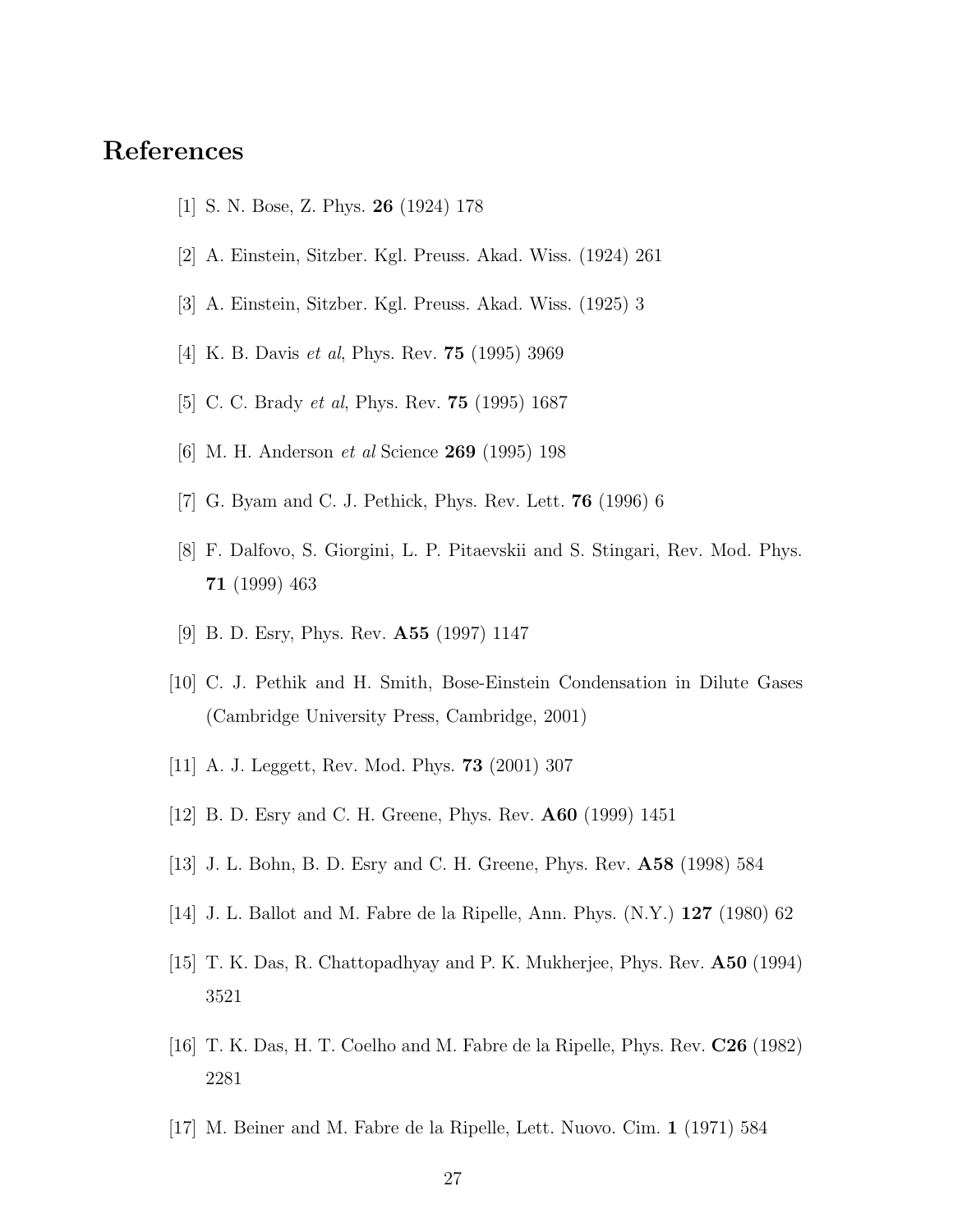- [18] T. K. Das and H. T. Coelho, Phys. Rev. C26 (1982) 754
- [19] T. Haugset and H. H. Haugerud, Phys. Rev. A57 (1998) 3809
- [20] O. Sorensen, D. V. Fedorov, A. S. Jensen and E. Nielsen, Phys. Rev. A65 (2002) 051601(R)
- [21] O. Sorensen, D. F. Fedorov and A. S. Jensen, Phys. Rev. A66 (2002) 032507; O. Sorensen, D. F. Federov and A. S. Jensen, Phys. Rev. Letts. 89 (2002) 173002
- [22] M. Fabre de la Ripelle, Few-Body Systems 1 (1986) 181
- [23] M. Fabre de la Ripelle, Ann. Phys. (N.Y.) 147 (1983) 281
- [24] M. Abramowitz and I. A. Stegun, *Handbook of Mathematical Functions*, Dover Publications, New York (1972), p.773
- [25] T. K. Das and S. Roy, *Pramana* (Jour. of Phys.) 36 (1991) 305
- [26] J. L. Ballot, M. Fabre de la Ripelle and J. S. Levinger, Phys. Rev. C26 (1982) 2301
- [27] V. P. Brito, H. T. Coelho and T. K. Das, Phys. Rev. A40 (1989) 3346
- [28] R. Chattopadhyay and T. K. Das, Phys. Rev. A56 (1997) 1281
- [29] T. K. Das and B. Chakrabarti, to appear in Int. Jour. Mod. Phys. A (2004)
- [30] T. K. Das, H. T. Coelho and M. Fabre de la Ripelle Phys. Rev. C26 (1982) 2288
- [31] M. A. Khan, T. K. Das and B. Chakrabarti, Int. Jour. Mod. Phy. E10 (2001) 107
- [32] B. R. Johnson, J. Chem. Phys. 69 (1978) 4678
- [33] I. Elminyaki and J. S. Levinger, J. Chem. Phys. 82 (1985) 905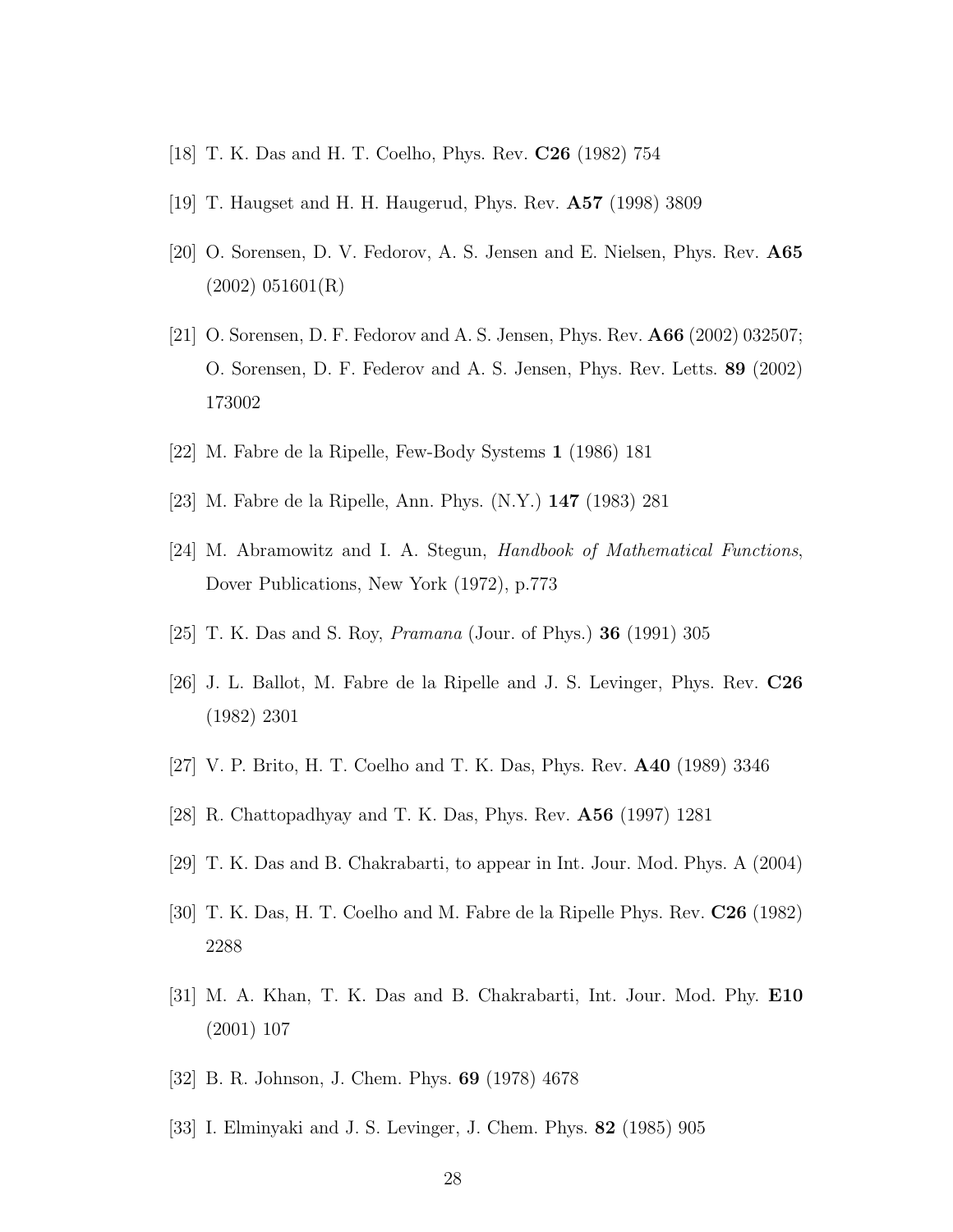[34] F. Zernike and H. C. Brinkman, Proc. Kon. Ned. Acad. Wensch 33 (1935)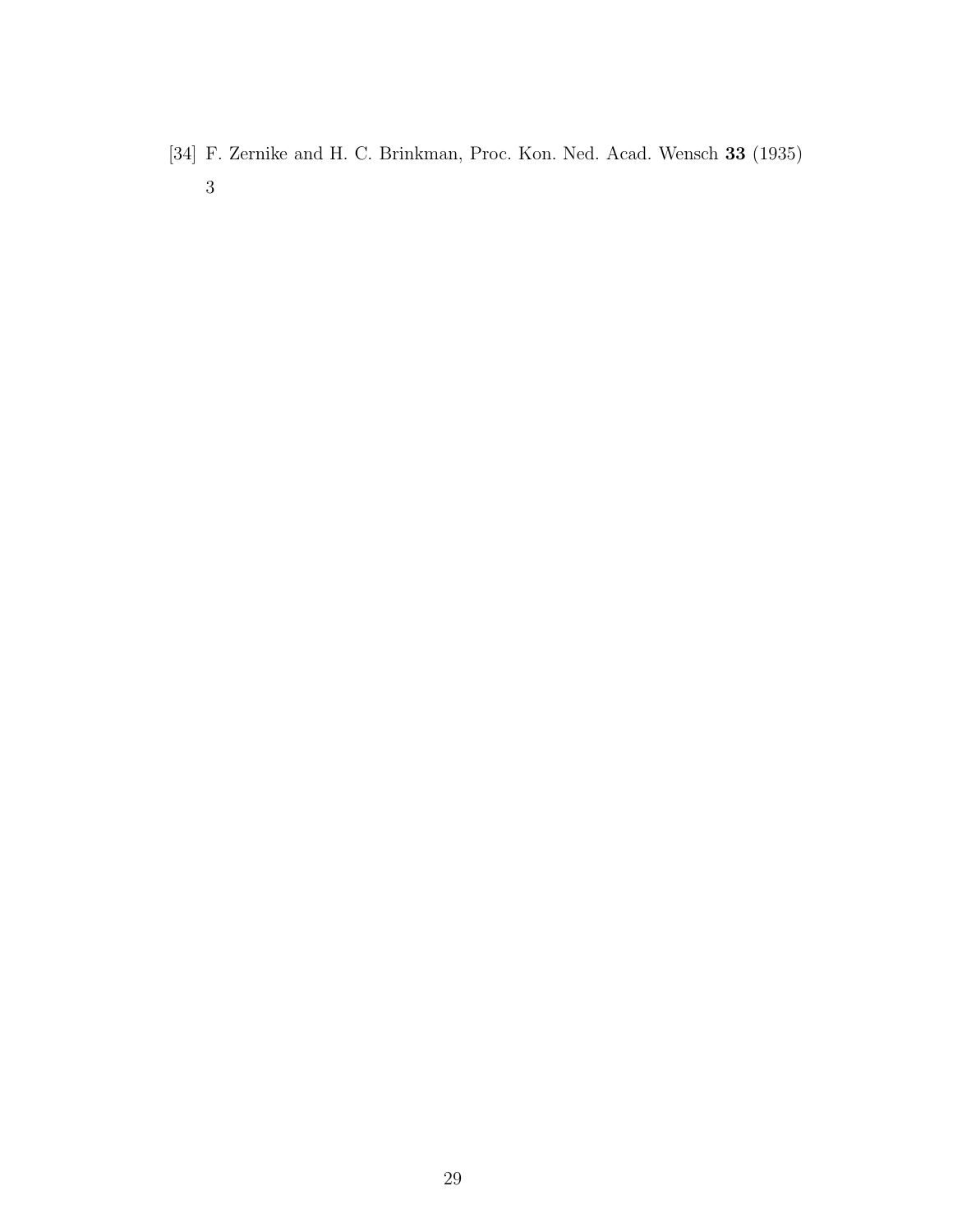Table 1. Calculated ground state energy per particle (in o.u.) of the condensate containing A particles for various  $K_{max}$  values, showing convergence trend as  $K_{max}$  increases  $(V_0 = 3.1985 \times 10^6 \text{ o.u.} \text{ and } r_0 = 0.005 \text{ o.u.})$ 

| $\mathcal{K}_{max}$ | $\overline{2}$ | $\overline{4}$ | 6       | 8       | 10      | 12      |
|---------------------|----------------|----------------|---------|---------|---------|---------|
| А                   |                |                |         |         |         |         |
| 3                   | 1.50041        | 1.50031        | 1.50026 | 1.50023 | 1.50021 | 1.50019 |
| 5                   | 1.50123        | 1.50117        | 1.50112 | 1.50108 | 1.50104 | 1.50101 |
| 10                  | 1.50350        | 1.50348        | 1.50346 | 1.50344 | 1.50342 | 1.50340 |
| 15                  | 1.50453        | 1.50451        | 1.50450 | 1.50449 | 1.50449 |         |
| 20                  | 1.50539        | 1.50538        | 1.50537 | 1.50536 | 1.50536 |         |
| 25                  | 1.50618        | 1.50617        | 1.50617 | 1.50616 | 1.50616 |         |
| 30                  | 1.50693        | 1.50692        | 1.50692 | 1.50691 |         |         |
| 35                  | 1.50764        | 1.50763        | 1.50763 | 1.50766 |         |         |

Table 2. Calculated excitation energies (in  $o.u.$ ) of the first three excited states for different numbers  $(A)$  of <sup>87</sup>Rb atoms (parameters as in Table. 1).

| $\overline{A}$ | $1^{st}$ | $2^{nd}$ | $3^{rd}$ |
|----------------|----------|----------|----------|
| 3              | 2.00116  | 4.00283  | 6.00494  |
| 5              | 2.00130  | 4.00428  | 6.00962  |
| 10             | 2.00231  | 4.00705  | 6.01268  |
| 15             | 2.00355  | 4.0130   | 6.03147  |
| 20             | 2.00471  | 4.01647  | 6.04604  |
| 25             | 2.00671  | 4.03225  | 6.12762  |
| 30             | 2.03276  | 4.08846  | 6.17127  |
| 35             | 2.08319  | 4.10225  | 6.27118  |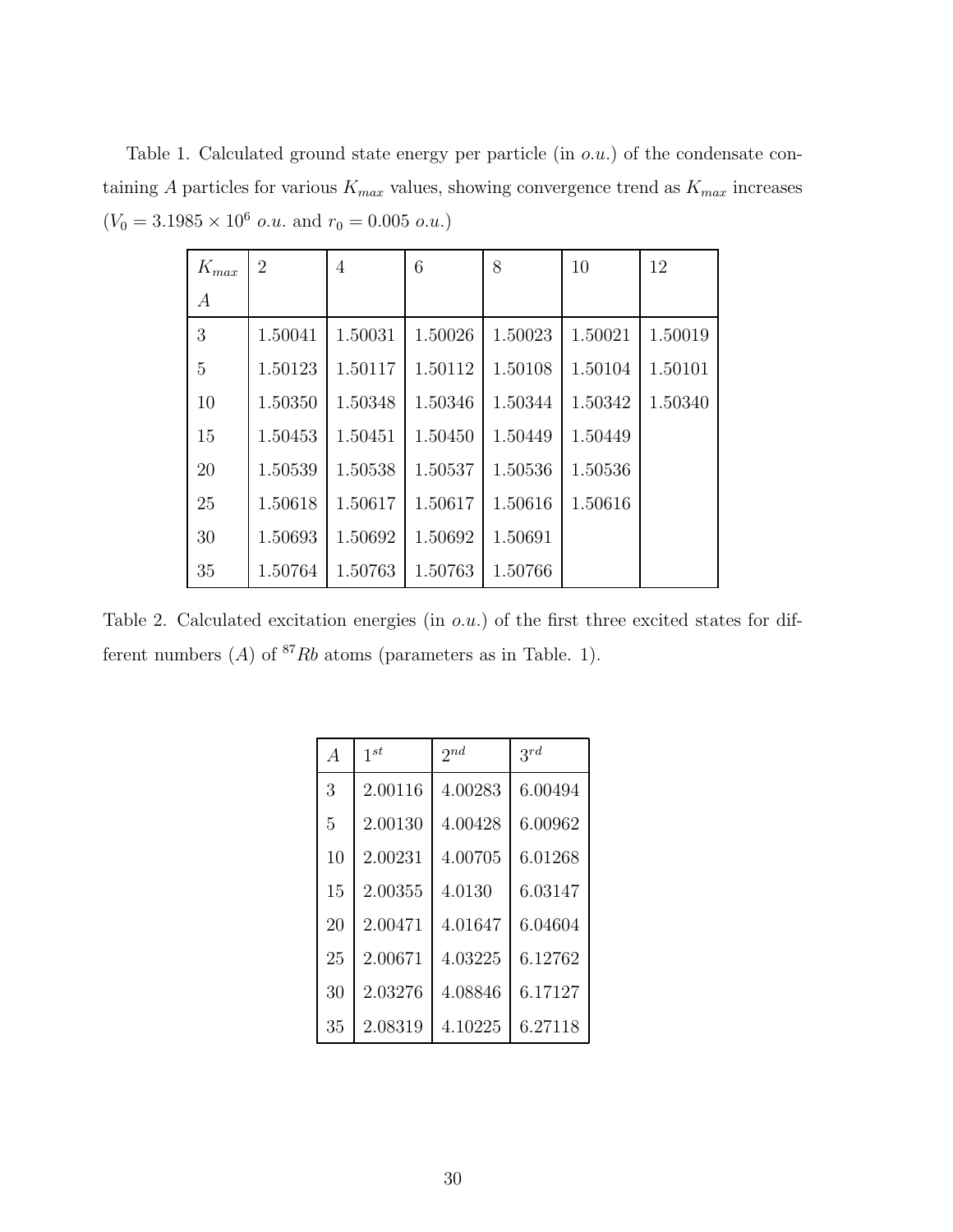

Fig. 1 - Plot of calculated  $a_{sc}$  as a function of  $V_0$  for  $r_0 = 0.0855$  o.u.. The dotted line corresponds to the Born approximation  $(a_{sc}^{(B)})$ .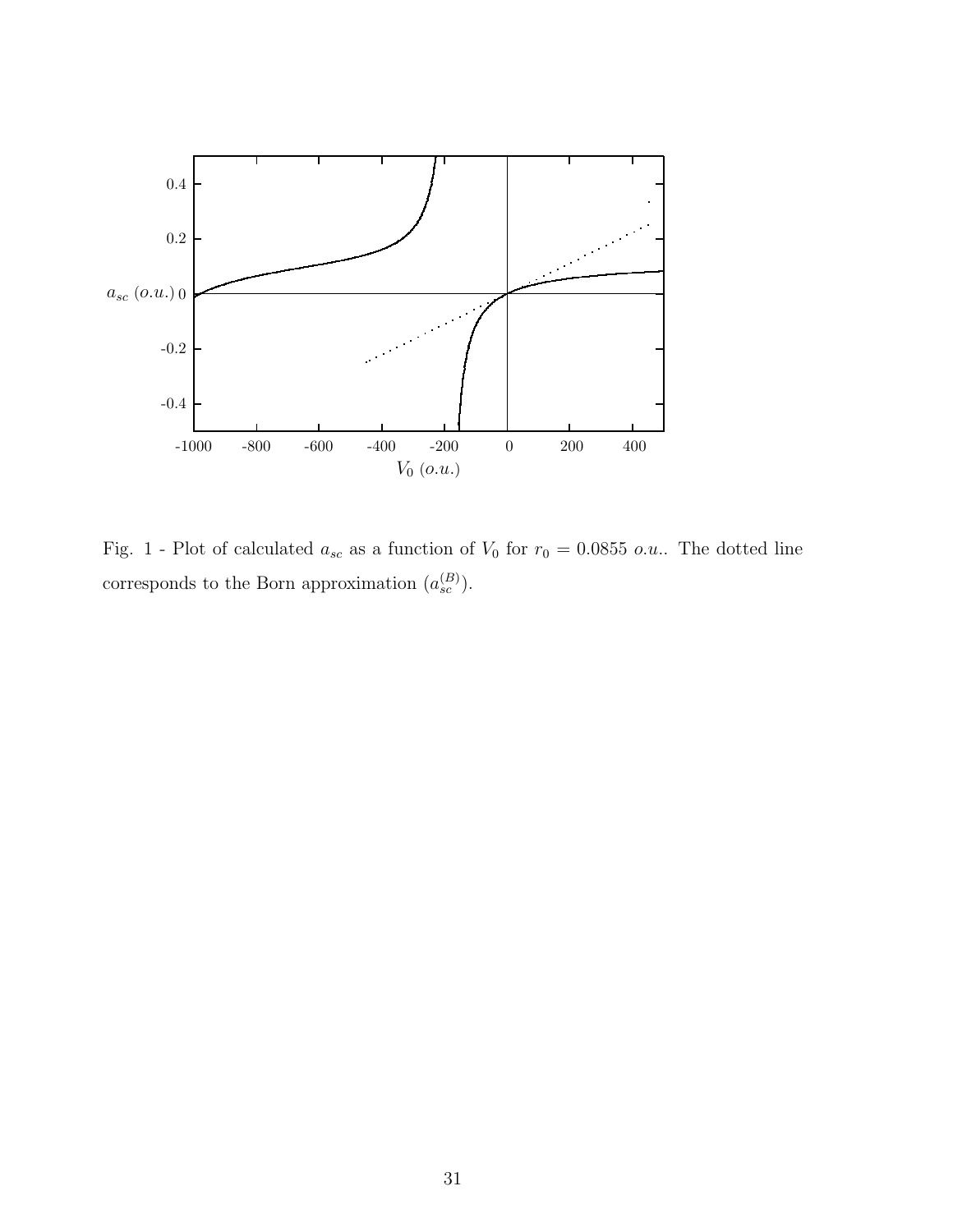

Fig. 2 - Lowest eigen potential for  $A = 20$  as a function of r. Continuous curve is for  $a_{sc} = 0$  (no two-body interaction) and the dotted curve is for a repulsive interaction  $(a_{sc} = 0.01553 \ o.u.).$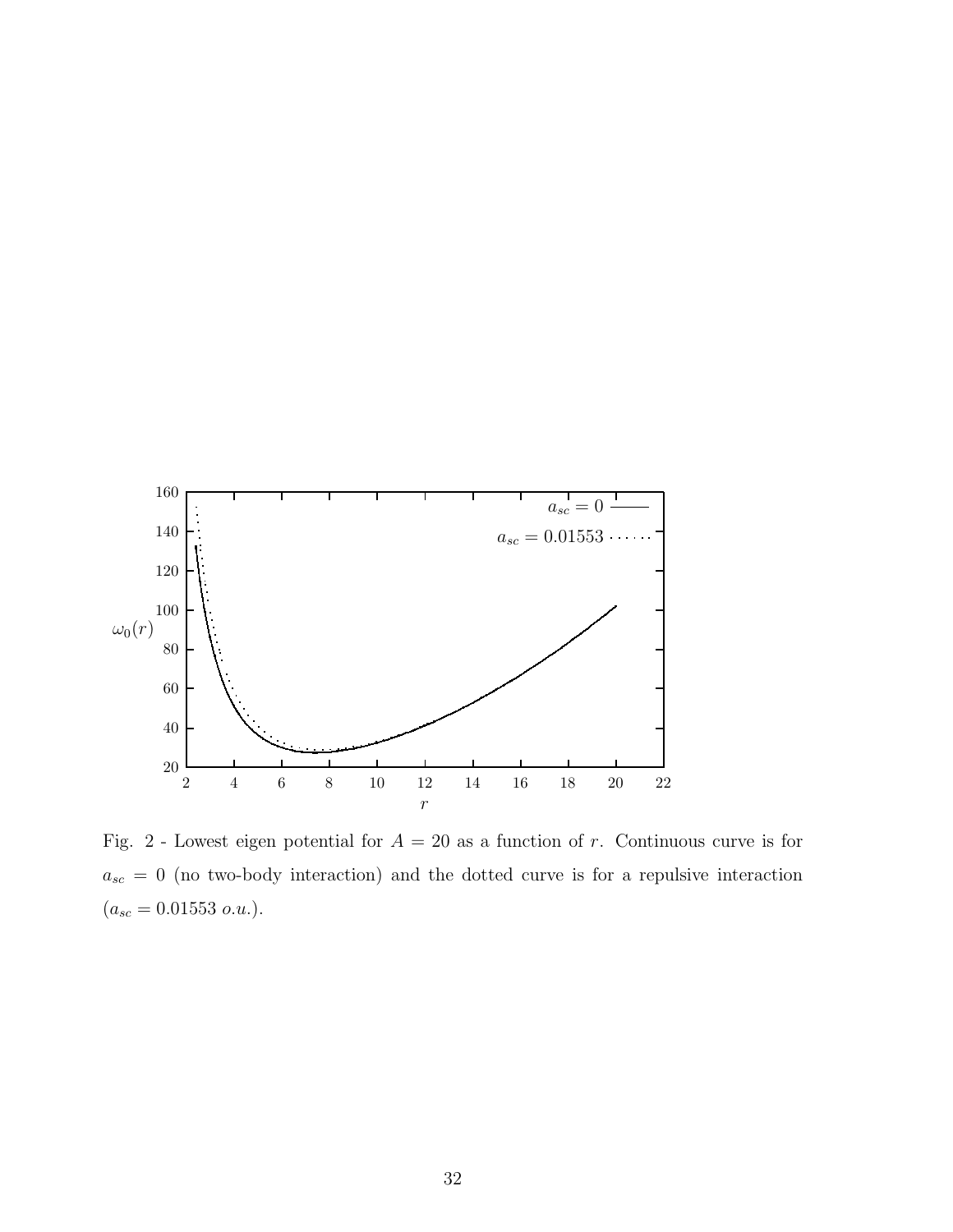

Fig. 3 - Plot of  $\omega_0(r)$  as a function of r (dotted and continuous curves together) for  $A = 10$ (subcritical number) for a model attractive two-body interaction ( $V_0 = -100$  o.u.,  $r_0 =$ 0.0855  $o.u.$ ), which corresponds to  $a_{sc} = -0.1176$   $o.u.$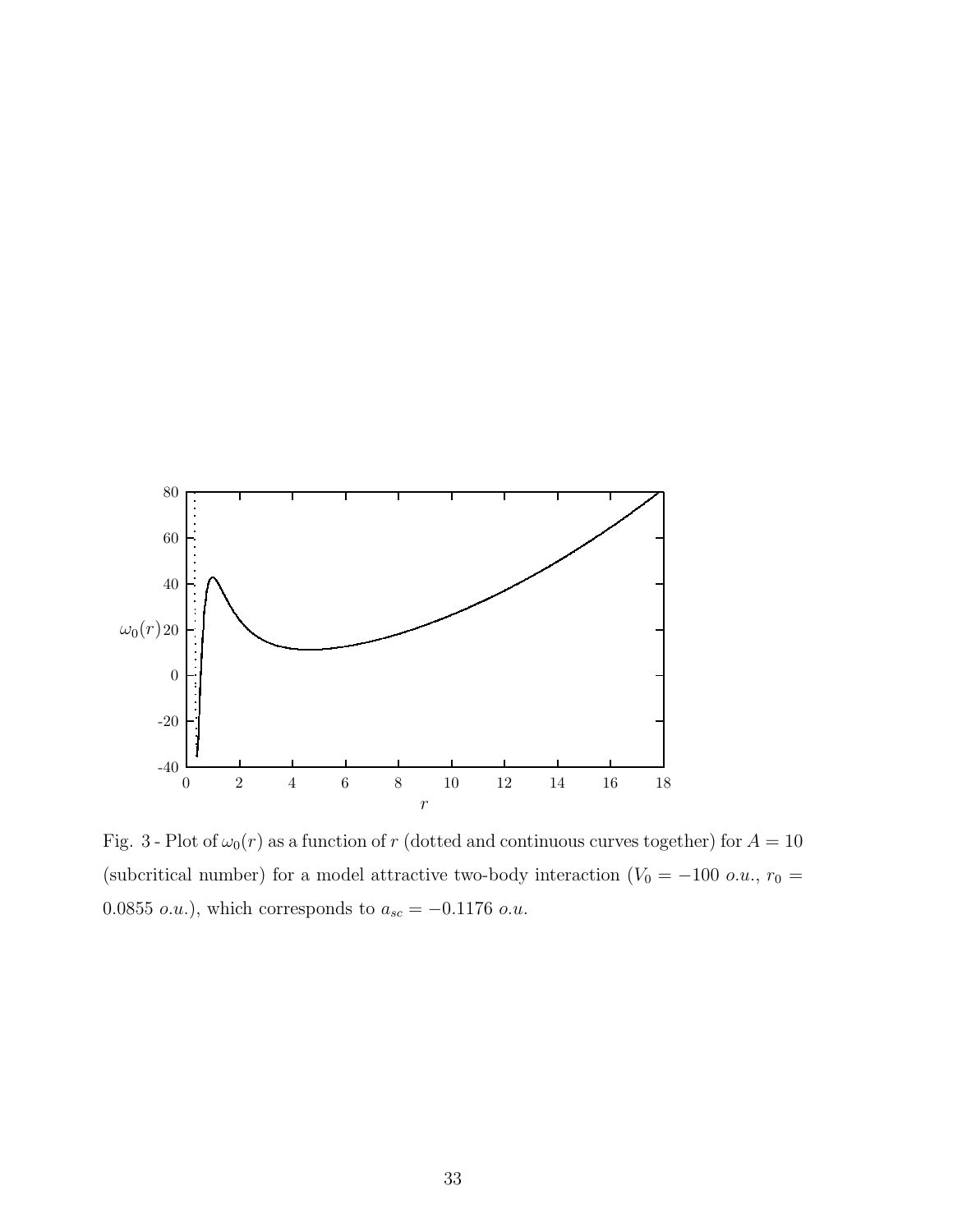

Fig. 4 - Plot of  $\omega_0(r)$  as a function of r (dotted and continuous curves together) for  $A = 16$ (critical number) for the same attractive two-body potential as in Fig. 3.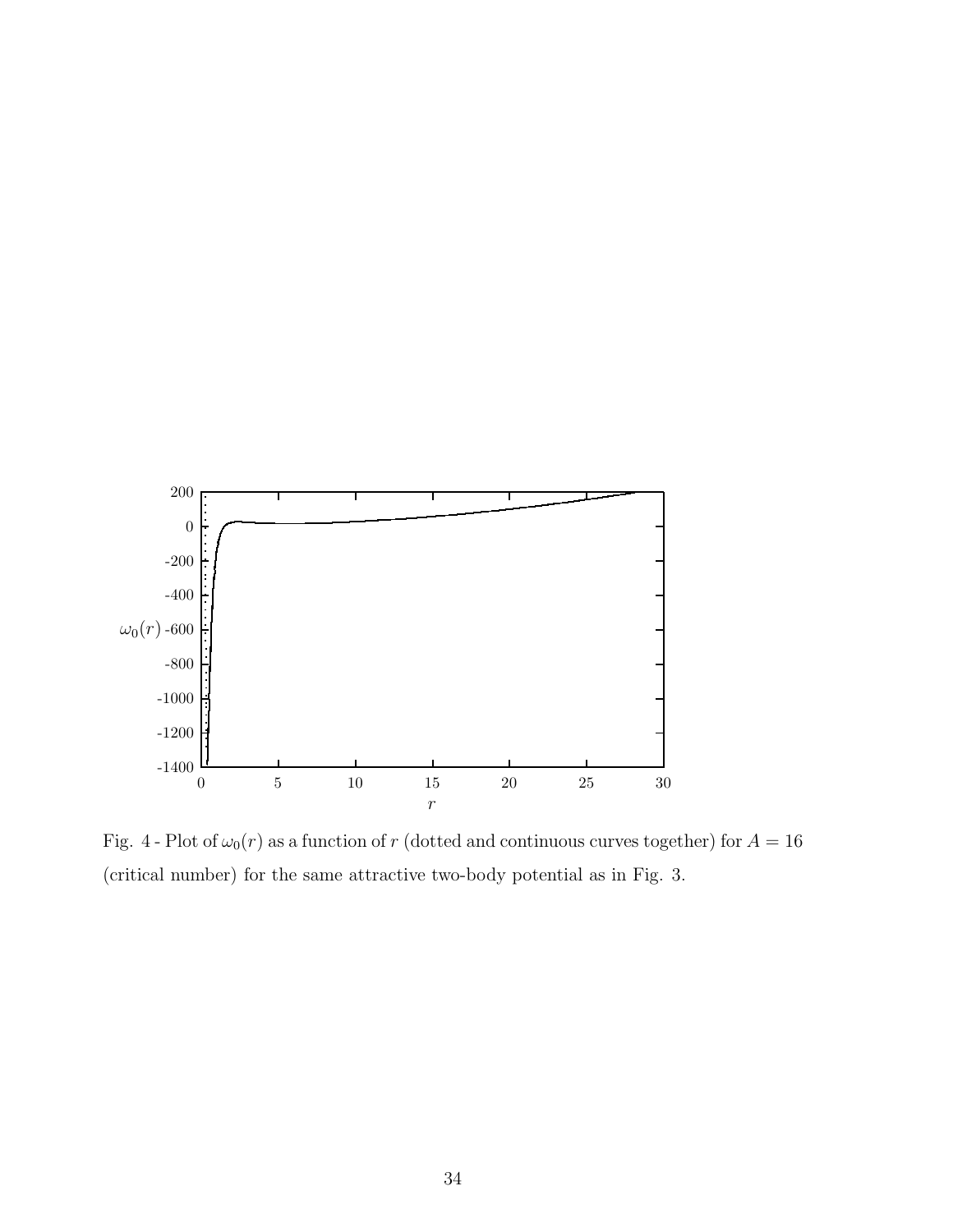

Fig.  $5$  - Three low-lying excitation frequencies for various values of particle number  $(A)$ , corresponding to the JILA experiment with <sup>87</sup>Rb atoms ( $a_{sc} = 100$  Bohr, oscillator frequency = 200  $Hz$ ). Energies are in oscillator units.



Fig.  $6$  - Plot of ground state wave function as a function of hyperradius  $(r)$  for various indicated value of A, in the chosen trap.